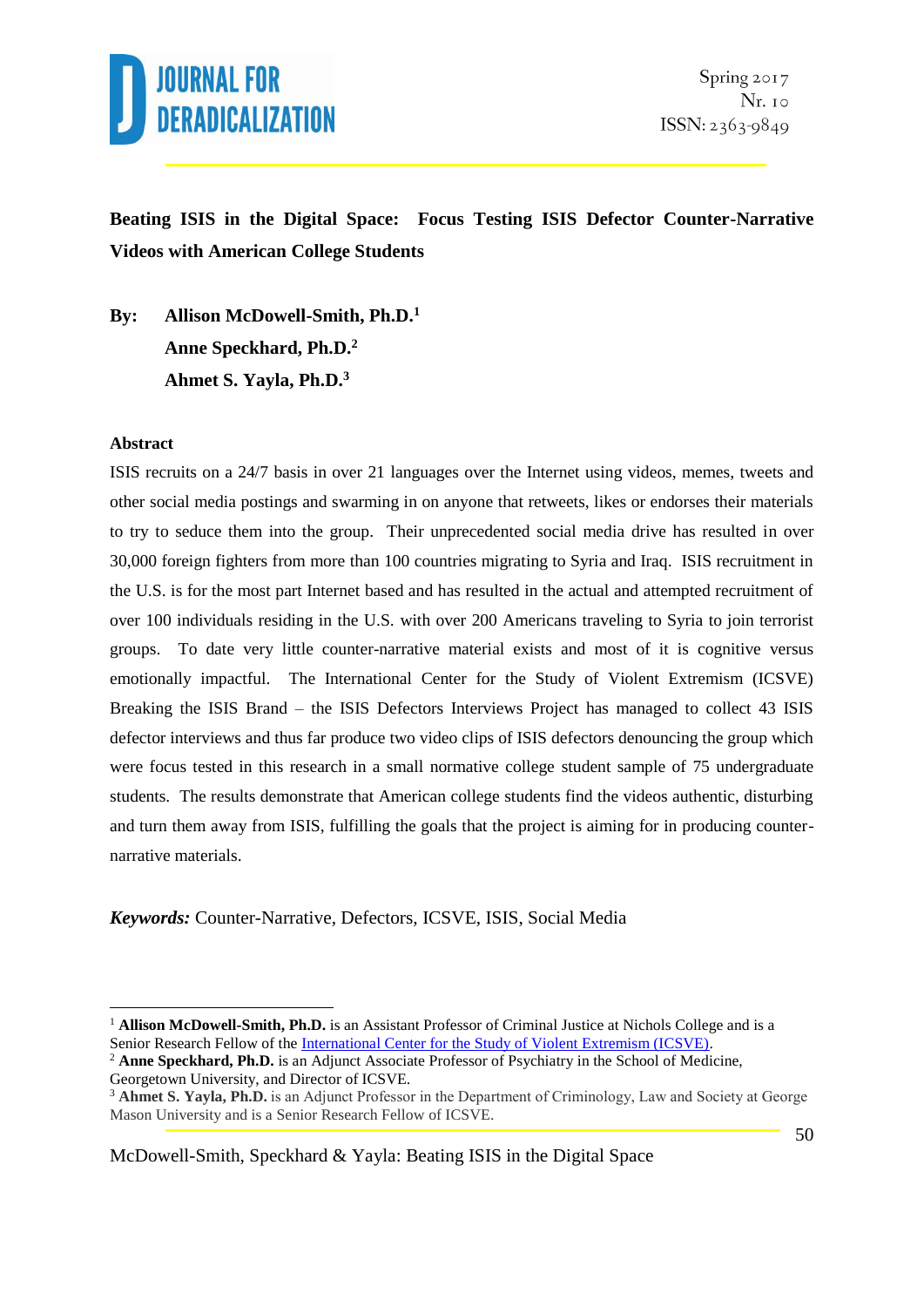

#### **Introduction – ISIS and the Need for Counter-Narrative**

Since establishing its reign of terror, or "Caliphate" as they prefer to call it, ISIS has unleashed an unprecedented social-media recruiting drive that has attracted more than 30,000 foreign fighters to Syria and Iraq, coming from more than 100 countries (Speckhard, 2016). While ISIS is currently being beaten back on the battleground and quickly losing territory, it continues to be successful in the digital space, escalating its calls for attacks on Western targets and inspiring homegrown and foreign fighter attacks in cities ranging from Istanbul, Paris, Brussels, Nice, and Berlin, to name a few.

As ISIS continues to stretch its reach beyond borders, breeding homegrown militant jihadi killers wherever possible, discrediting the group's ideology is essential. Despite the fact that ISIS is rapidly losing its "Caliphate", a complete military conquest or a political solution in war-torn Syria and Iraq will take time, while ISIS cadres flee to new havens and continue to seduce others into its ranks. The second flank in the battle against ISIS is in the digital space—it's long past due to mount the digital battle against ISIS.

Most experts agree that the most effective tool to discredit both ISIS and their militant jihadi ideology is using the voices of disillusioned ISIS cadres themselves (Speckhard, 2016). Speckhard (2016) stated, "ISIS issues thousands of recruiting videos, memes and tweets with little online content countering them". Klausen (2015) further confirmed that social media has proved to be prominent platform for jihadist insurgents in Syria and Iraq. According to Berger & Morgan (2015), from September to December 2014, more than 46,000 Twitter accounts were utilized by ISIS supporters. Further, each Twitter account of an ISIS supporter had on average over 1,000 followers which is of a much higher level in comparison to a "typical" twitter account (Berger & Morgan, 2015). Facebook also had a strong ISIS presence, as did Youtube. Despite monitoring and take down policies, both platforms continue to host ISIS ideologues, recruiters and propaganda videos that are often not taken down by the sites for weeks if not months. Indeed, in a recent ICSVE study and intervention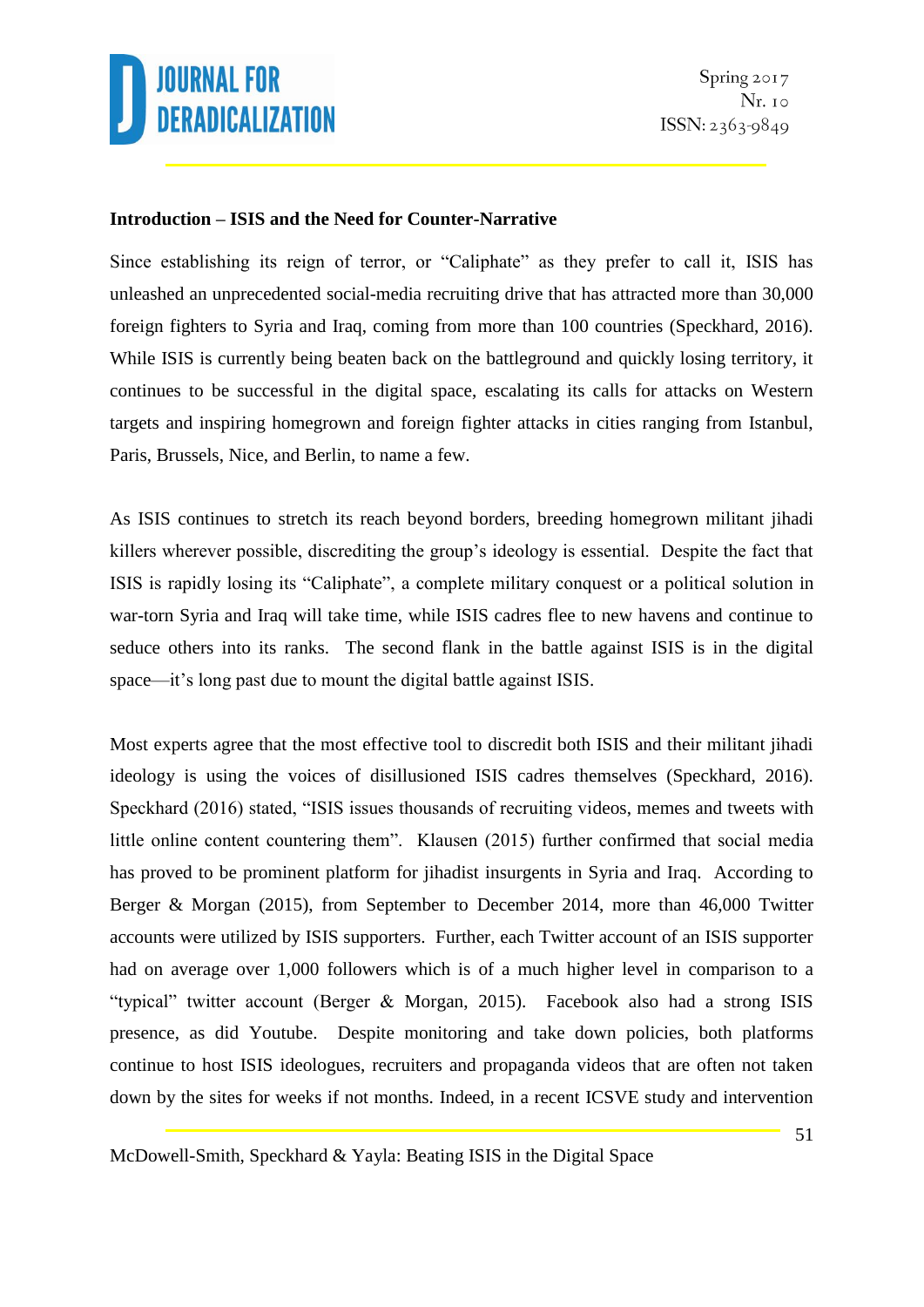

on Facebook, 50 Albanian and English language accounts of ISIS endorsers were easily identified.

It's clear that ISIS is utilizing social media accounts to assist in their recruitment methods. In response, Twitter, Facebook and Youtube have all been active since 2014 in suspending accounts related to ISIS propaganda. However, as terrorist groups tend to morph in response to counter-measures, ISIS supporters also started to implement countermeasures to rebuild their follower networks (Berger & Perez, 2016). Some of these countermeasures involved resorting to the use of other platforms such as Instagram, Whatsapp and Telegram. The Islamic State's presence on Telegram received extensive media coverage following the use of its official Arabic-language channel to claim credit for the November 2015 attacks in Paris (Berger & Perez, 2016, p. 18) and many journalists and researchers continue to monitor ISIS sponsored Telegram channels. Telegram began to suspend public Telegram channels following the Paris attacks, but does not intercept private communications (Berger & Perez, 2016) claiming they are not and should not be monitored by the platform. For anyone with the skills for monitoring Telegram, it is not difficult to find that ISIS continues to host chat rooms there.

Whiteside (2016) insists that ISIS has created and maintained a "prolific media enterprise" regardless of account suspensions:

The Islamic State's media machine went from producing 1000 events a year in 2007 to producing that much a month in 2015 in a variety of forms in dozens of new platforms and formats. More than half of these products depicted utopian images of life in the 'caliphate,' stressing economic activity, law and order, and the ability to worship according to the 'correct method' without interference (Whiteside, 2016; Winter,  $2015$ ).<sup>4</sup>

<sup>&</sup>lt;u>.</u> <sup>4</sup> This quote from Whiteside (2016) includes an error about the assumed founding year of ISIS, which is not 2007.

McDowell-Smith, Speckhard & Yayla: Beating ISIS in the Digital Space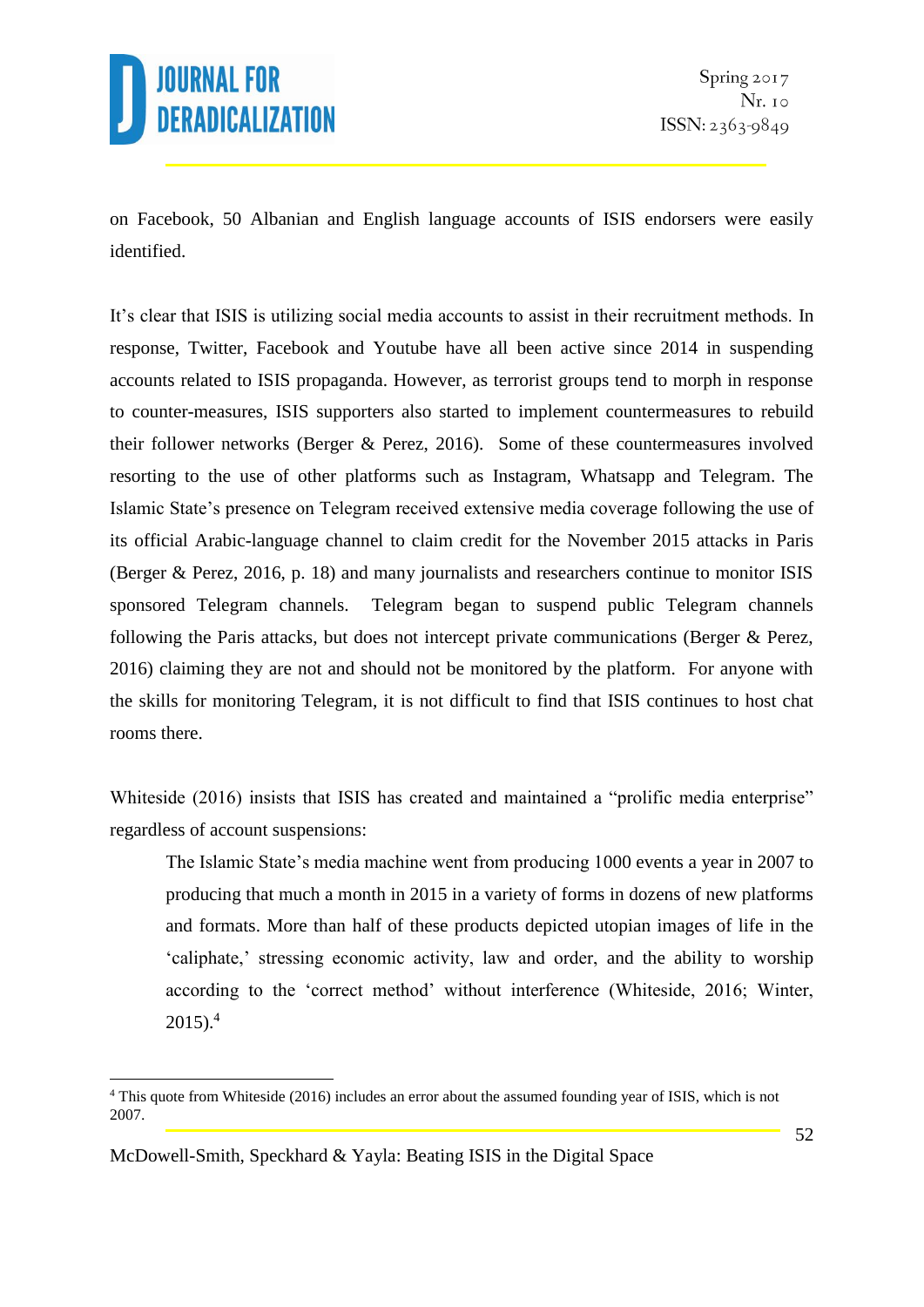The globalization of technology has allowed ease of online access for all individuals, even terrorists. According to Bertram (2016), terrorist organizations are able to utilize social media via communication methods (including recruitment/radicalization process), as well as operational digital action (intended to spread fear among individuals). Communication methods refers to those Internet applications where terrorist organizations can post propaganda and engage in conversations with others in an attempt to recruit those vulnerable individuals into their terrorist organization; whereas operational digital action refers to "cyber-based sabotage of infrastructure, or propagating fear of attack through threat" (Bertram, 2016, p. 226). Through case examinations it has been determined that terrorist groups' use of the Internet:

1. Creates more opportunities for users to become radicalized;

2. Acts as an "echo chamber" for those drawn in;

3. Accelerates the process of radicalization compared to simple face-to-face recruitment;

4. Allows radicalization to occur without physical contact and

5. Increases the opportunity for self-radicalization (Von Behr, Reding, Edwards, & Gribbon, 2013).

Yet social media is a two-way road, meaning that not only can terrorists access social media, but those seeking to counter terrorists messaging can also make use of social media to fight them. Bertram writes:

If counter-narrative messages are to be effective in engaging an audience, the interactive and adaptive nature of social media must be the delivery mechanism through which these counter-narratives are delivered. Platforms such as Facebook and Twitter are interactive by design and encourage exchange between audience and transmitter, as well as being dynamic in meeting the needs of a changing target audience (Bertram, 2016, p. 244).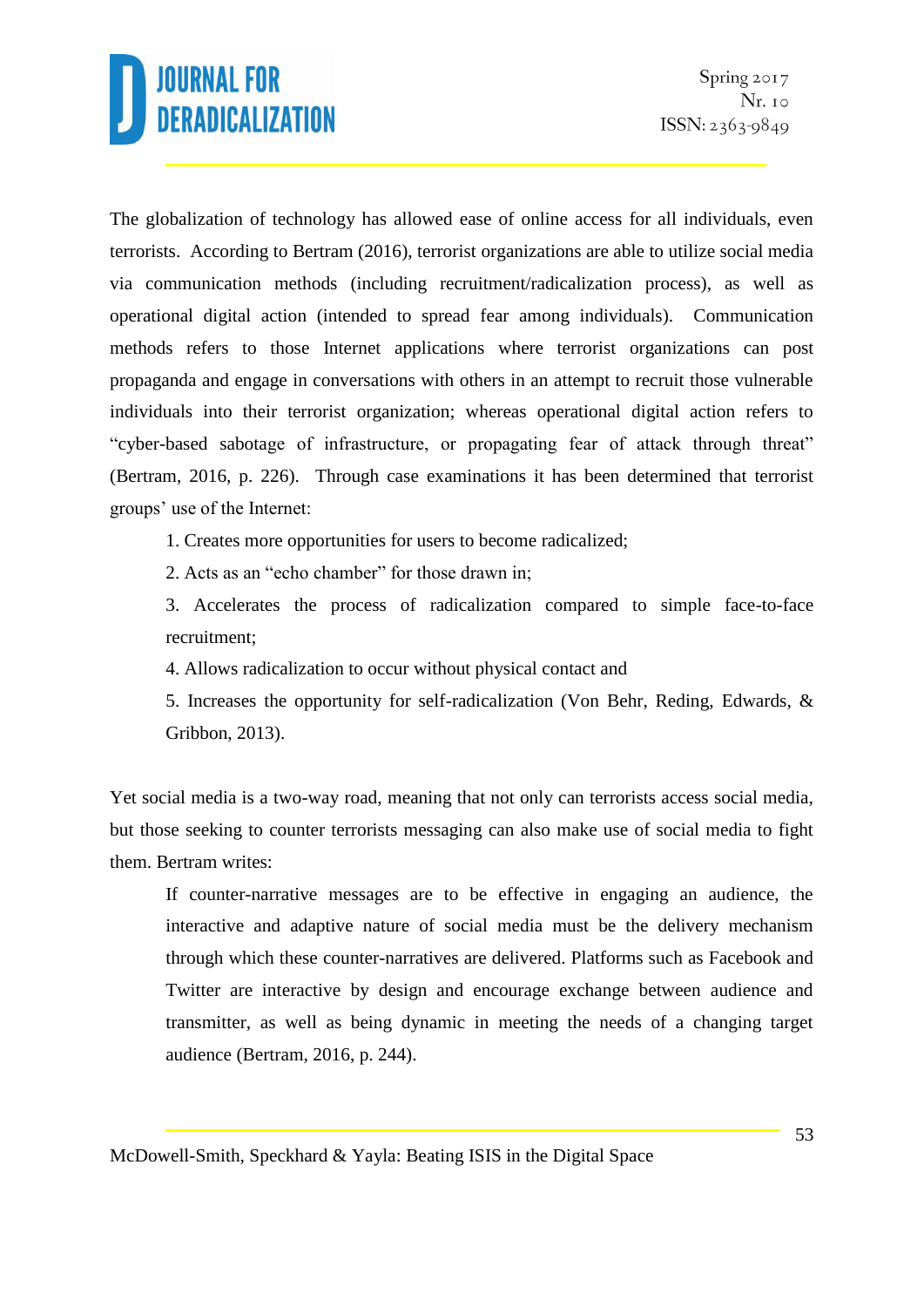Likewise, Ross Frenett (2016) and his Moonshot group working with Google's Jigsaw recently reported their findings of doing an intervention study on Facebook with ISIS endorsers which led them to enthusiastically conclude that those who wish to fight against terrorist groups can reach the same digital audiences that terrorists do to intervene in various ways including to pitch them counter-narrative materials. Which counter-narrative materials actually work in such interventions is still not well determined (Frenett & Dow, 2015; Frenett, 2016).

Our ultimate goal of this study is to help expand our research to understand the best counternarrative materials by "engaging in more comparative research, not just across ideologies, but also groups, countries, languages, and social media platforms" (Conway, 2016). While this study only focuses on American university participants, it is one of the first focus-group studies conducted by ICSVE to begin exploring how our specific counter-narrative videos affect individuals. Future focus groups will continue to focus on different locations both domestically in the United States, internationally, as well as various ideological groups. Our hypothesis that real-life ISIS defectors who speak from personal experience about what life is really like as a fighter for the Islamic "Caliphate" are the most influential means to dissuade others from falling captive to its message (Speckhard, 2016), will continue to be explored globally.

#### **Breaking the ISIS Brand - the ISIS Defectors Interviews Project**

The International Center for the Study of Violent Extremism (ICSVE) team, have spent the last year and a half capturing ISIS defectors stories on video in their Breaking the ISIS Brand – the ISIS Defectors Interviews Project. Thus far ICSVE staff have collected 43 stories of defectors and twelve of parents of ISIS fighters. All ISIS defectors were briefed regarding this project and all went through a human subject ethical consent process. Those individuals that did not want to provide their names gave verbal ethical consent; whereas the rest of the individuals provided signed consent. The sample was collected in the time frame of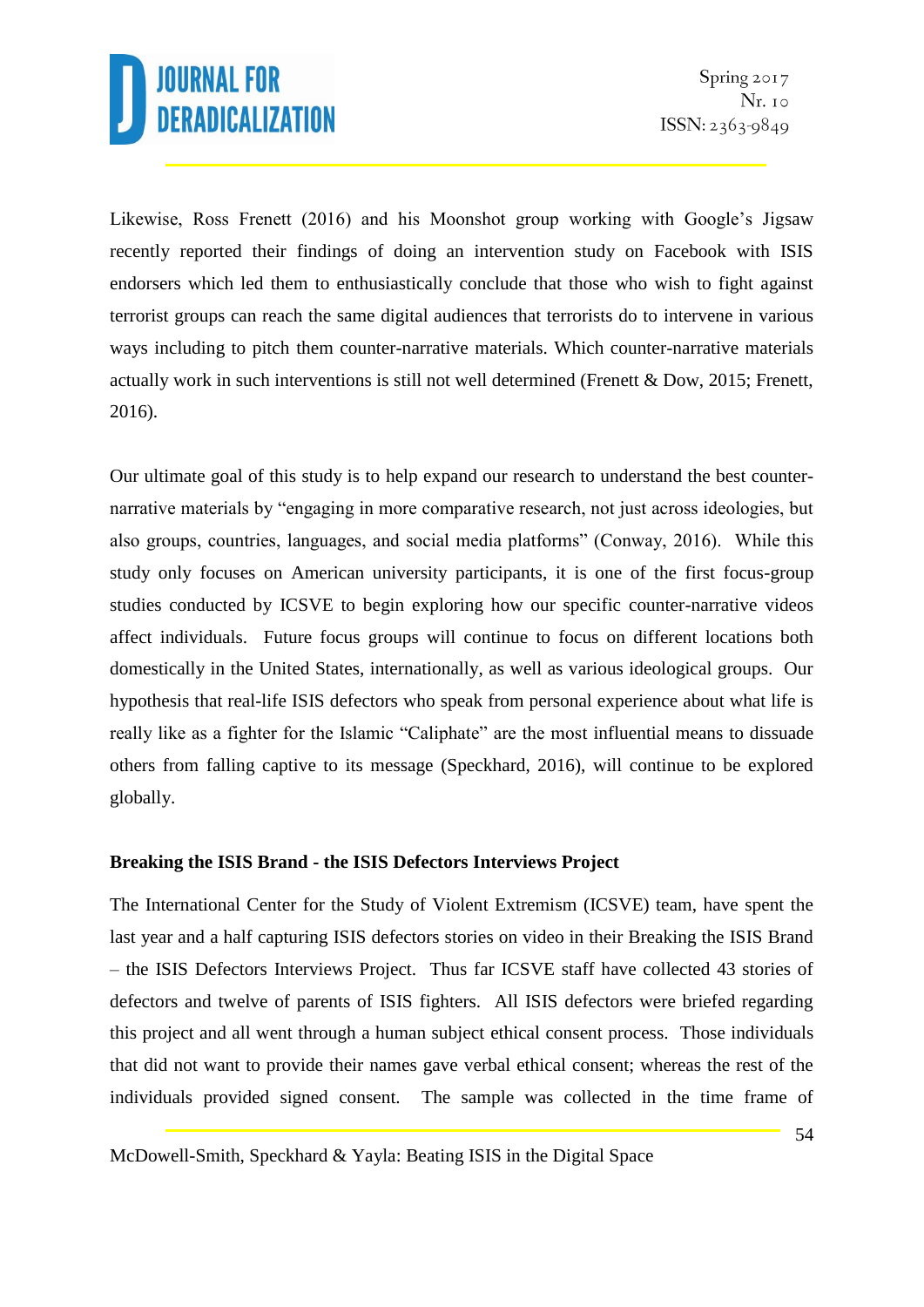November 2015 to February, 2016 from returnees of Western European and Balkans countries as well as Central Asian actors and from Syrians fleeing ISIS by escaping into Turkey.

Interviews were conducted in a semi-structured manner, allowing the defectors to tell their stories of being recruited into the group, serving and then defecting followed by in-depth questioning involving a series of twenty-five questions, going in-depth on topics they had personal experience with inside the group. The defectors were not asked to give their names and were judged to be genuine on the basis of four things: referral from prison authorities and prosecution records, referral from defectors who knew them from inside the group, insightful knowledge about experiences inside the group, and intense posttraumatic responses during the interview evidencing they had been present and taken part in events they were describing. The subjects were contacted via smugglers, other defectors, personal introductions and via prison authorities; thus the sample is entirely nonrandom. The defectors did not give their real names except for those in prison or already prosecuted and were told not to incriminate themselves during the interviews. From the 13-year-old child soldier who watched other young boys behead prisoners as a part of their induction as ISIS fighters (and he likely did the same), and left because children were being tricked into dying in suicide bombings, to a European bride of ISIS who, widowed while pregnant, was rescued by her father when ISIS demanded that she give up her baby to the "caliphate" before leaving — they have all described the horrific realities of life inside ISIS.

Four short video clips have thus far been produced from the longer videotaped interviews. The process is to edit the interview down to its most damaging, denouncing and derisive content and add to the speaker's presentation emotionally evocative video footage and pictures taken from actual ISIS content to graphically illustrate what the speakers are saying. The finished video clips are named with pro-ISIS names and start with an opening screen that mirrors ISIS materials so that an individual looking for and viewing ISIS recruiting videos might accidently watch an ICSVE video and be surprised to encounter an ISIS defector

McDowell-Smith, Speckhard & Yayla: Beating ISIS in the Digital Space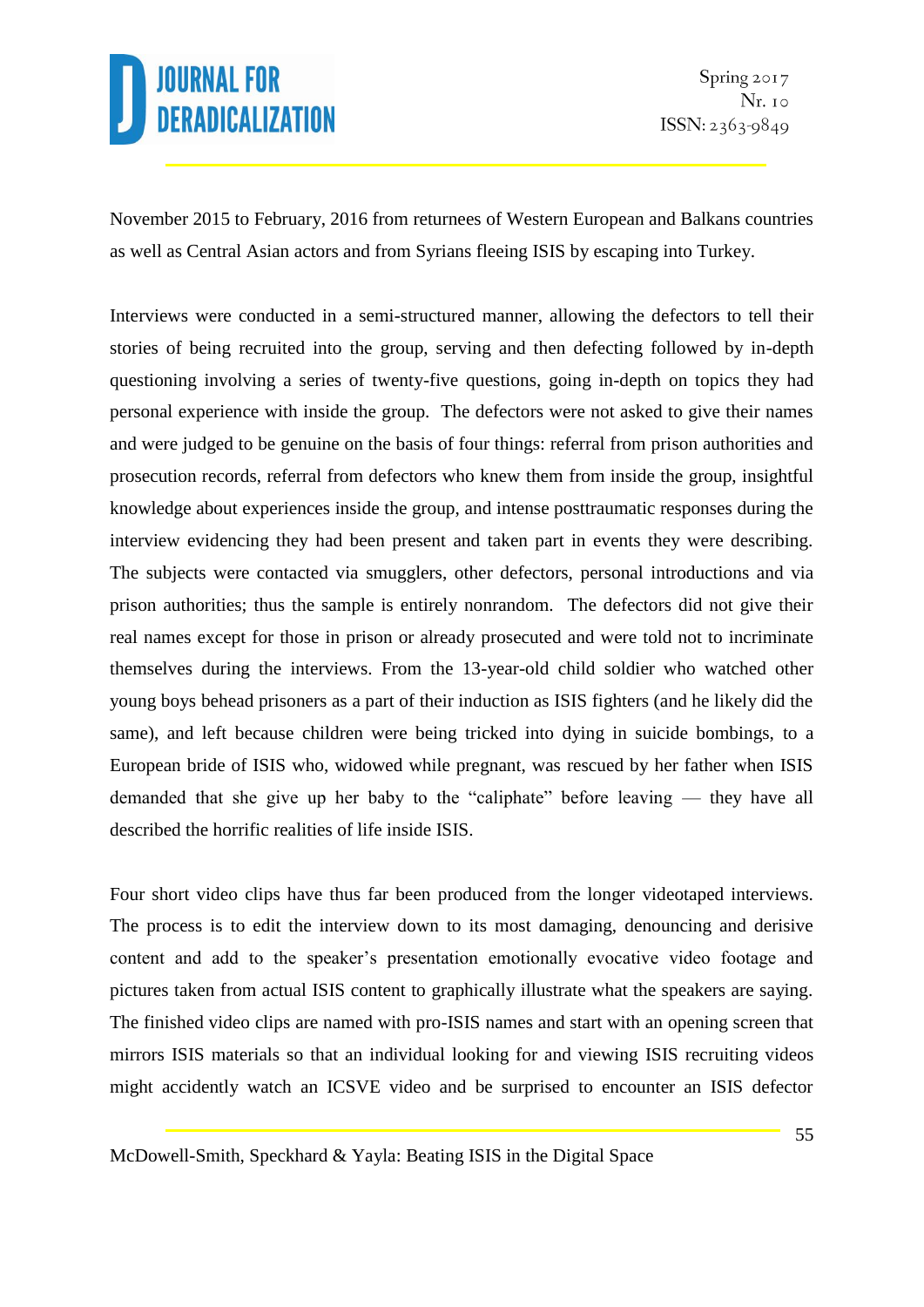denouncing the group. The video clips are also being subtitled in the 21 languages that ISIS recruits in from French, Dutch, German, Uzbek to Malay and then once produced, uploaded to the Internet with the hope of catching the same audiences that ISIS is daily recruiting on a 24/7 basis. Recently, ICSVE staff have also begun experimenting with targeting placement of the videos on the social media accounts of those endorsing and promoting violent extremism.

Former extremists have been used effectively in doing CVE work including undercover infiltration of terrorist groups, such as the case of Mubin Shaikh and Morten Storm. Google created a formers network and a recent Jigsaw sponsored study by Frenett and Dow (2015) used formers to try to dissuade jihadist endorsing Facebook holders away from their views. In some cases, there have been reversions from forward motion on the terrorist trajectory and in the cases of using them as undercovers—prosecutions and drone kills.

Problems working with formers include issues of trust and reliability. Some formers find it stressful to speak about their experiences and others simply refuse. Others are not trusted enough by law enforcement to be used in that capacity as they vacillate in their opinions about the terrorist group they formerly endorsed or belonged to. Not surprisingly many are not psychologically healthy having been seduced into the group because of needs they hoped the group would meet and as a result of posttraumatic stress after serving in conflict zones inside a horrifically brutal organization.

In the case of the ISIS Defector videos the testimonies are not fluid as with a former giving a lecture or working face-to-face with vulnerable audiences and there is no danger of the defector saying anything to the subjects watching the testimonies that would sow doubt about denouncing ISIS as his testimony is already pre-vetted and set. If the defector later changed his mind and reverted back to the group the viewer is not made aware and negatively influenced, so that danger in using "formers" is removed.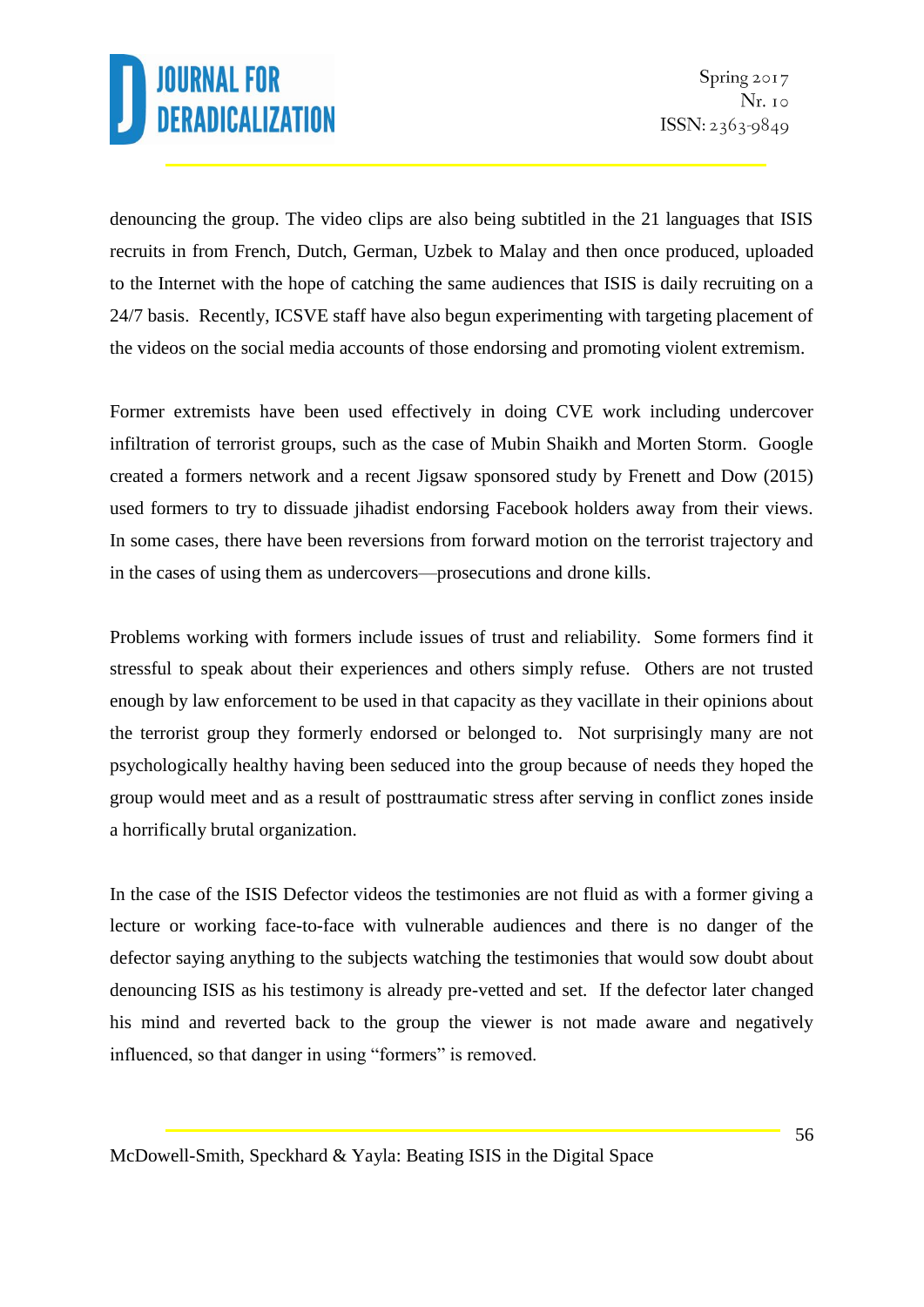In the four elements making up the lethal cocktail of terrorism identified by Speckhard (2012, 2016) which include: the group, its ideology, social support for terrorism and individual vulnerabilities and motivations, only the first three are addressed by the ISIS defector videos. The defectors denounce and delegitimize both the group and its ideology and thereby reduce social support for both, but they do nothing to address the underlying individual needs and vulnerabilities that first led to the individual resonating to the terrorist group and its ideology. This is a drawback of most counter-narrative messaging in fact and points to the need to have follow-up or links taking the disillusioned viewer to help for addressing those needs and desires.

The defector's testimonies deal with disillusionment in the Islamic nature of ISIS, and its socalled utopian "Caliphate," referring to corruption, brutality, inescapability and the criminal nature and terrifying practices of its members, thereby creating disgust, fear and disillusionment in the viewer who may have been gravitating toward ISIS.

### **Prior Counter-Narrative Research**

Counter-narrative material produced up until recently has suffered from lack of emotional impact. For instance, during the last fifteen years the UK Home Office commissioned website and groups to argue against al-Qaeda's use of "martyrdom" and calls to militant jihad using Islamic scriptures and logical arguments and also presenting moderate views of Islam. These however, fell flat particularly in the face of al-Qaeda's use of emotionally evocative pictures, videos and graphic images arguing that Islam, Islamic people and Islamic lands are under attack by the West and that jihad is an obligatory duty of all Muslims and "martyrdom" missions are called for in Islam (Speckhard, 2015). Likewise, ISIS's creative and emotionally evocative use of video alongside of their leverage of social media feedback mechanisms made counter-narratives that are based on logical arguments versus emotionally evocative counter stories pale in comparison.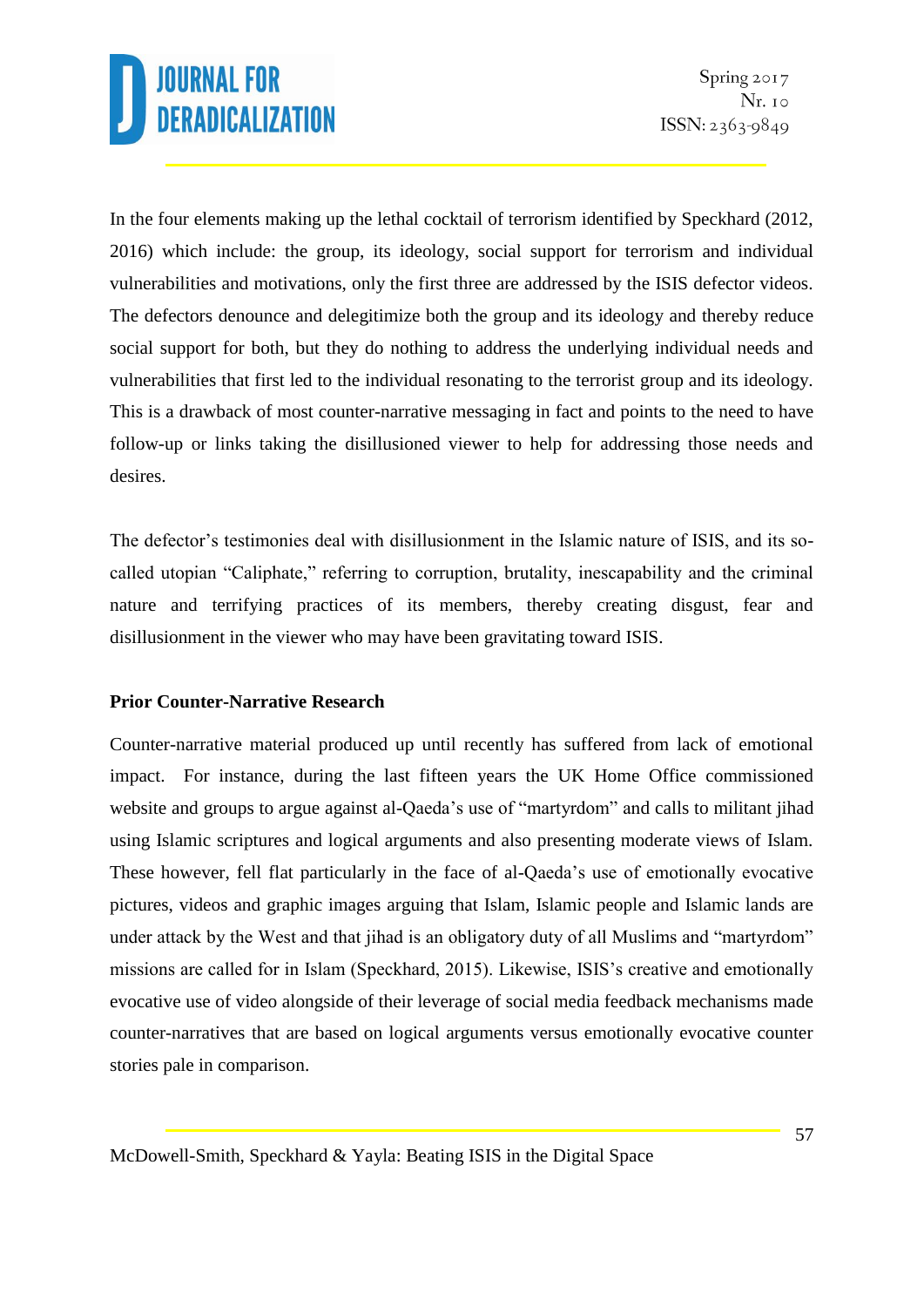The ISIS defector videos in our research by contrast were created by seasoned professional storytellers with experience in Hollywood and documentary film production and with an eye for capturing emotions. To produce them, the researchers first worked through the time transcript of the entire article and selected out emotionally compelling material to denounce ISIS. Likewise, the defectors had been asked at the end of their interviews to give advice to anyone thinking of joining ISIS—a time when they strongly and emotionally denounced the group and warned others of the dangers and disappointments of joining. Further, emotionally evocative ISIS video and images were used to illustrate what the defectors were narrating—to make their stories come alive and also to turn ISIS back on itself.

Currently there are no comprehensive guidelines or toolkit to officially establish effective counter-narratives. Braddock & Horgan (2015) provide support that the creation of a counternarrative is to contain the following four criteria: "revealing incongruities and contradictions in the terrorist narratives and how terrorists act, disrupting analogies between the target narrative and real-world events, disrupting binary themes of the group's ideology, and advocating an alternative view of the terrorist narrative's target" (Braddock & Horgan, 2015, p. 397). Braddock & Dillard (2016) defined a narrative as "a cohesive, causally linked sequence of events that takes place in a dynamic world subject to conflict, transformation, and resolution through non-habitual, purposeful actions performed by characters" (p. 2). Through their study, they were able to conclude that narratives can significantly impact the "beliefs, attitudes, intentions, and behaviors" of its audience as the messengers already believe (Braddock & Dillard, 2016, p.18). Based upon this study, it provides strong support that there is a need to address these narratives through counter-narratives.

Davies et al. (2016) maintained that there is a significant consensus regarding the impact of "ideological-based narratives" (p. 51) which play a role in increasing radicalization; yet the role of mitigating these narratives continues to be debated. As Speckhard (2015) maintained, the emotional evocative counter stories are impactful. Davies et al. (2016) provides additional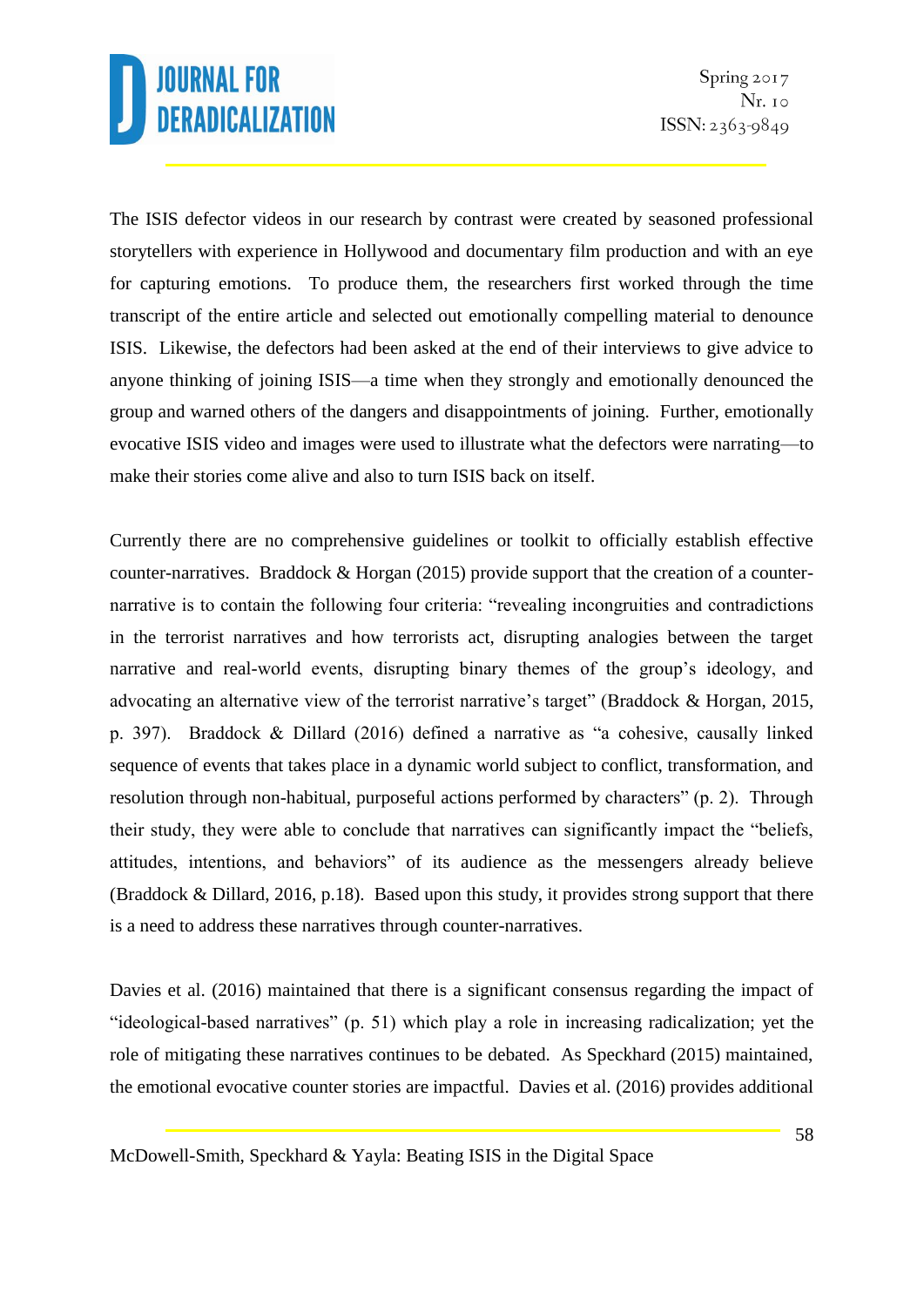support that not only do we have to take into account the specific content of counternarratives, "but also take into account why these narratives have resonance for particular individuals" (p. 51). Further, it is suggested that counter-narratives need to be theory-based and effectively accessed. This study begins to attempt to access the impact of the counternarratives produced.

The current research is part of an initiative to test the effects of these defectors stories in more controlled venues, from mosques to universities and in different countries and cultures. This report focuses on testing the videos on a sample of ordinary American college students, some who could fall prey to the group—most who simply grew in their disgust for it.

### **ISIS in America**

ISIS has managed through its high-volume Internet recruiting, via videos, memes, Tweets, Facebook, WhatsApp and Telegram accounts to contact and penetrate across international boundaries to recruit Americans. According to the FBI, ISIS recruitment in the U.S. has resulted in the actual and attempted recruitment of over 200 individuals residing in the U.S. traveling to Syria to join them (Comey, 2015). While face-to-face recruiting does not, according to the FBI, yet occur in the U.S. except when one person is radicalized and then turns to recruiting his friends, Skype and other social media applications make Internet seduction almost as powerful as face-to-face personal connections. The usual method of recruiting in the U.S. is to observe, through the feedback mechanisms of social media, who is asking questions about ISIS, tweeting, liking or otherwise endorsing the group and then to swarm in on the person with a great deal of personal attention paid via the Internet (see Callimachi, 2015 and Driscoll, 2015 for examples of how this works). When an American is seduced into the group they are invited to go offline into encrypted apps where they either are talked into mounting a homegrown attack or seduced into traveling to Syria and Iraq to join the group. Since March 2014 until January 2016, "113 individuals have been charged in the U.S. with offenses related to the Islamic State (also known as IS, ISIS, and ISIL)" (GW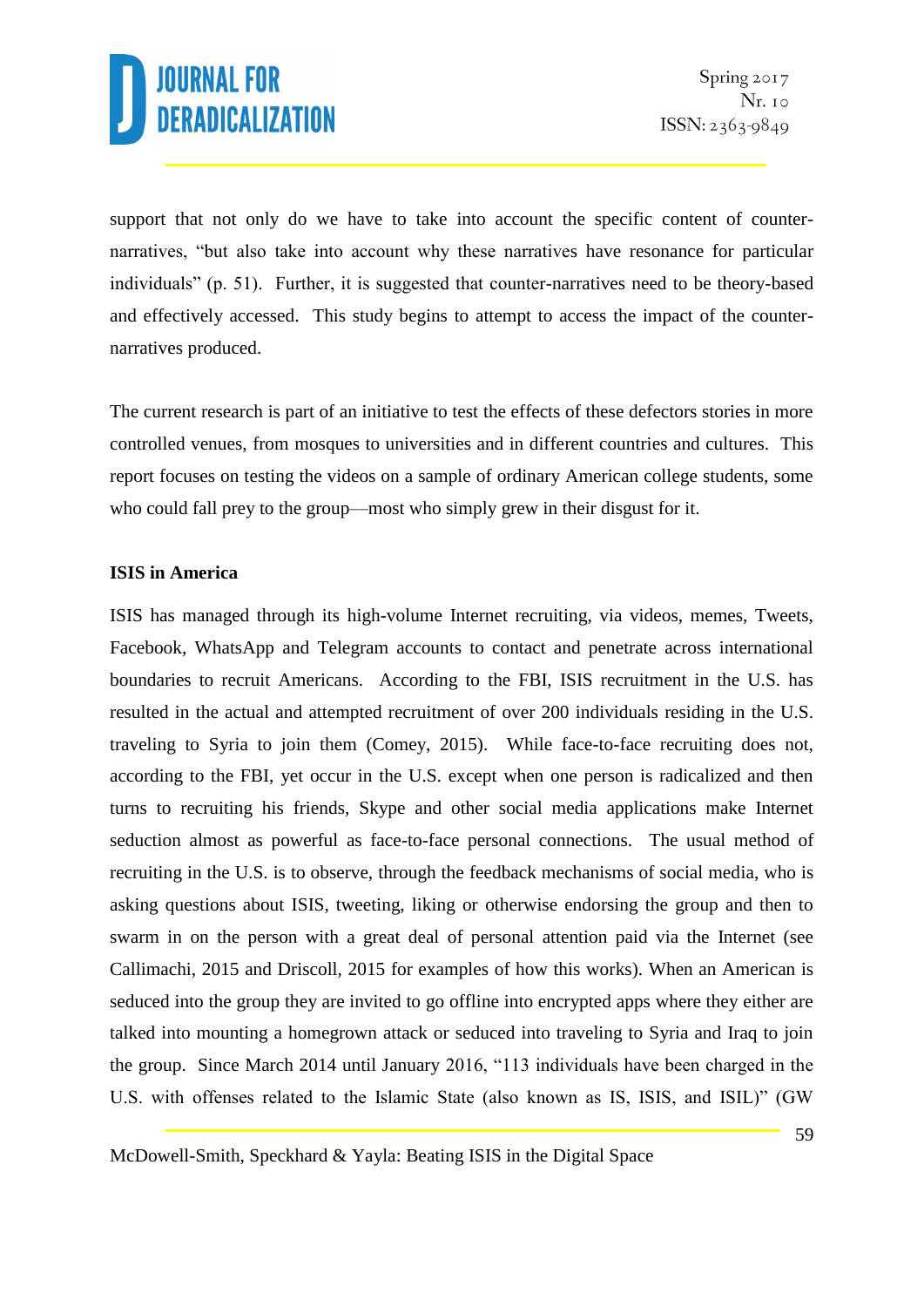Extremism Tracker, 2016). From all available analysis, it appears that the profile of Americans who are vulnerable to ISIS Internet seduction are U.S. male citizens within the age group of 18 to 20-year-olds (GW Extremism Tracker, 2016). The second largest age group based upon their age (when criminally charged) is 24 to 26-year-olds, followed by 21-23 year olds (GW Extremism Tracker, 2016). This provides support that the radicalization process within the U.S. is typically during that designated "college" time frame also selected for this research, although there are those not in college who are also seduced.

Further, it is important to note that while it is more likely that males are vulnerable to radicalization, there is support that females also fall vulnerable to radicalization (Schweitzer, 2006; Speckhard & Akhmedova, 2006, 2008; Speckhard, 2008, 2009, 2015, 2016; Bloom, 2011). "ISIS is now pursuing a chilling new strategy: recruiting teenage girls online" (Storey, 2016). Likewise, Speckhard and Yayla (2015, 2016) found that ISIS uses females to act as Internet recruiters. Hoda Muthana is an example of an American female who was enrolled in college during the time that she decided to travel to Syria to marry an Australian foreign fighter. Even though her husband was killed shortly after their marriage by an airstrike, she continues to provide propaganda in support of ISIS messaging through the online battlefield (Vidino & Hughes, 2015). Mohammad Oda Dakhlalla (22-years-old) and his wife Jaelyn Delshaun Young (19-years-old) traveled to Syria to join ISIS during their enrollment at Mississippi State University (Vidino & Hughes, 2015).

#### **Methods**

In this study the authors did not yet attempt to reach or replicate the vulnerable population that ISIS aims at, but instead opted for a convenience sample from a normative group of college students attending a private college in a northeastern state, hitting the age range and isolation from family but not for necessarily all the other vulnerabilities that ISIS aims. According to the main recruitment handbook of ISIL/AQ, "A Course in the Art of Recruiting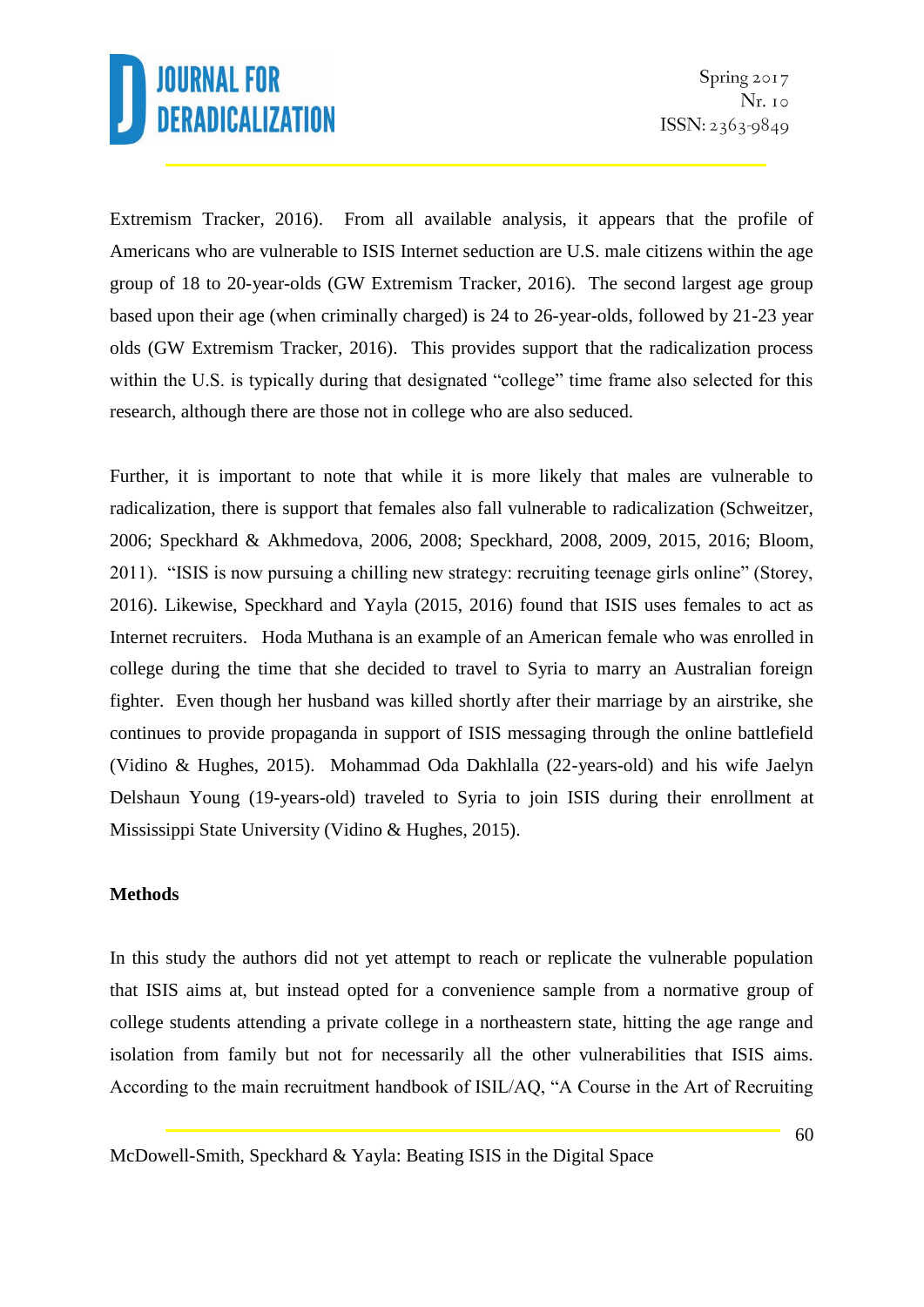by Abu Amru", "the university is like a place of isolation for a period of four, five, or six years and is full of youths (full of zeal, vigor, and anti-government sentiments)" (Amru, 2010). The sample of this study was 75 undergraduate students attending social science courses at a private university/college in the northeastern United States. The average age of the participants was 20-years-old, with the range being from 18 to 23-years-old. The gender split was equal with 35 females and 35 males (and five participants declining to provide their gender). There was no pre-testing of ISIS opinions among the participants as the authors were aware that prior attitudes do not always predict behavior (Ajzen & Fishbein, 2014); yet we do plan to gather prior ISIS opinions in future focus groups to account for any bias related to their opinions.

All participants were provided with a description of the study as well as an overview of the minimal risks involved and were required to sign a consent form. Upon consent, the participants were advised that if they found any of the material disturbing or difficult to watch, that they may leave the room and elect to not watch the videos. No participants elected to leave the room and rather stayed the entire time to watch the two ISIS defector videos entitled: "The Glorious Cubs of the Caliphate" and "A Sex Slave as a Gift for you from Abu Bakr al-Baghdadi".<sup>5</sup> Upon watching the videos, the participants were instructed to complete survey-related questions. Additionally, participants were informed that they could skip any questions they did not feel comfortable answering and/or cease total participation in the study at any time without consequences. None of the participants elected to stop participation once they began the survey questions. Further, no participants to date have claimed any psychological issues since participating in the study.

After their viewing, participants were provided with a survey style list of questions to capture their immediate anonymous responses to the videos including the possibility to answer openended questions at the conclusion of the survey. Unlike traditional focus groups that take

<sup>-&</sup>lt;br><sup>5</sup> (available for reader's viewing here <u>https://www.youtube.com/watch?v=tpwnWdpS2-o&list=PLqpy96DXqN-</u> [cgA3zDTdQiP4ragPjkq4zF\)](https://www.youtube.com/watch?v=tpwnWdpS2-o&list=PLqpy96DXqN-cgA3zDTdQiP4ragPjkq4zF)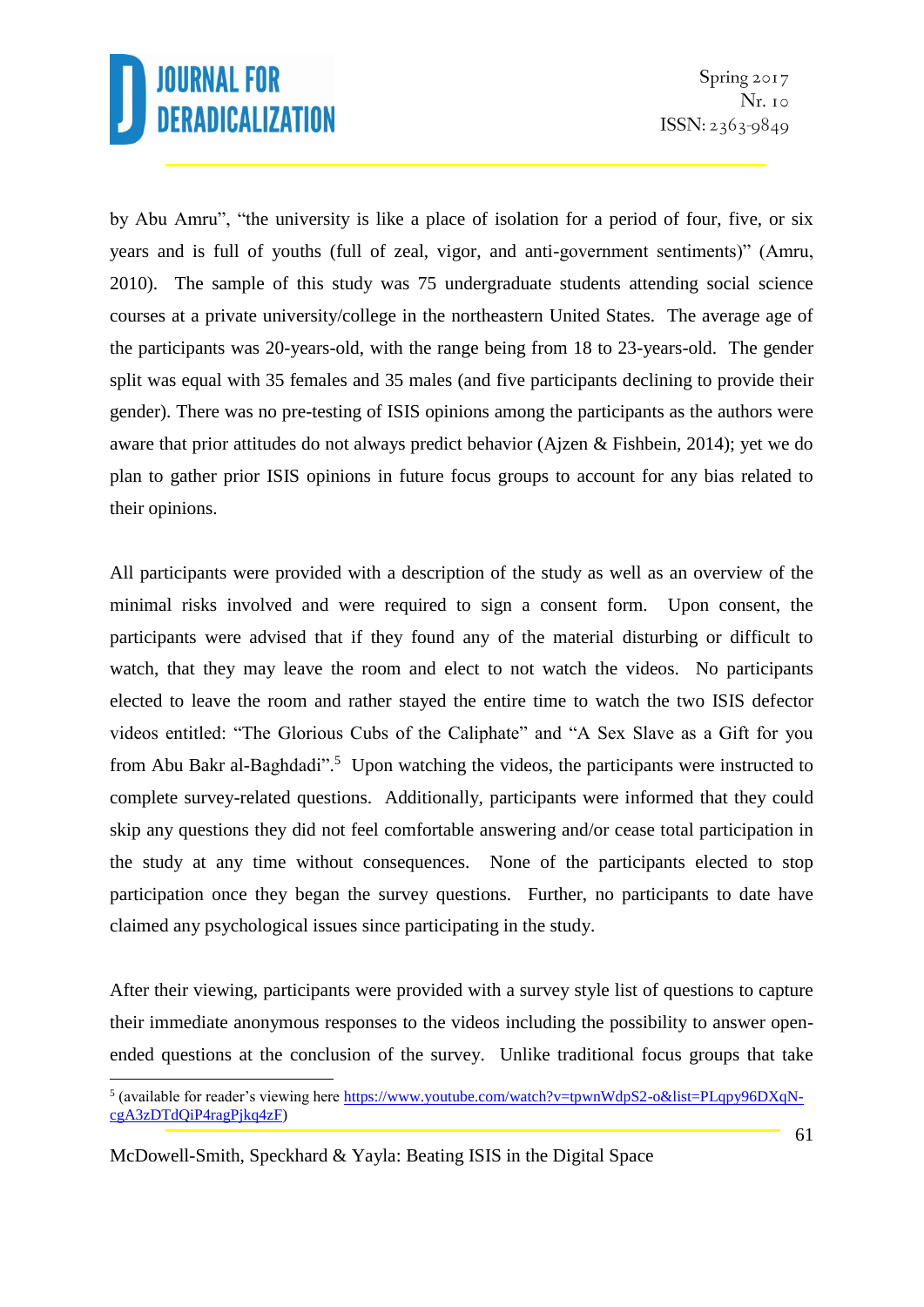

place in an open discussion format, it was determined that in order to get truthful and thoughtful responses from as many participants as possible in a large classroom setting, that this study would utilize a survey-style focus group. This format allowed the researchers to obtain 75 individual responses that provided a wide-range of information regarding the two ISIS defector videos.

#### **Results**



*1. Do you believe the speaker?*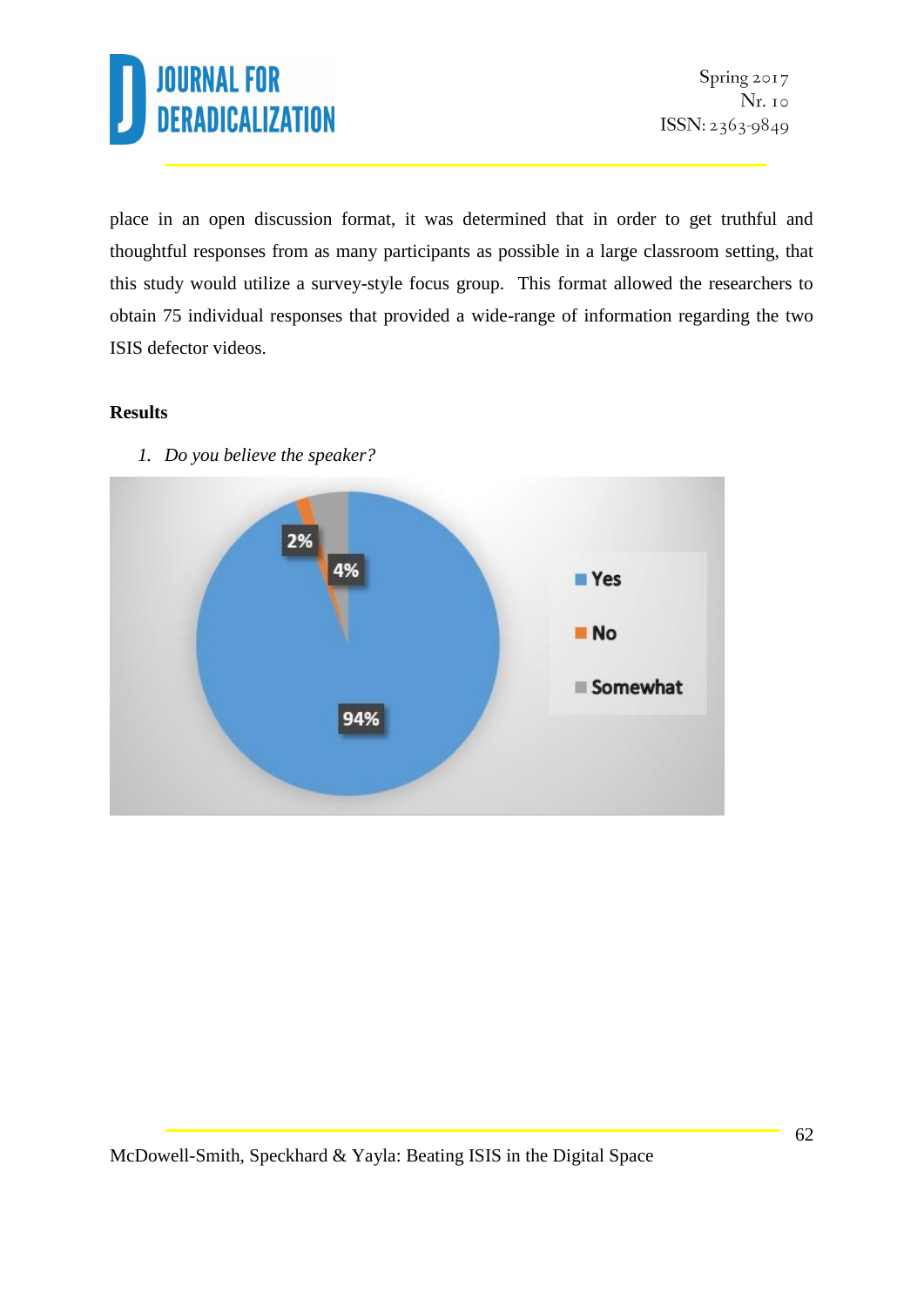

*2. Do you think the speaker's account is accurate?*



*3. Do you think ISIS is practicing the real Islam?*



McDowell-Smith, Speckhard & Yayla: Beating ISIS in the Digital Space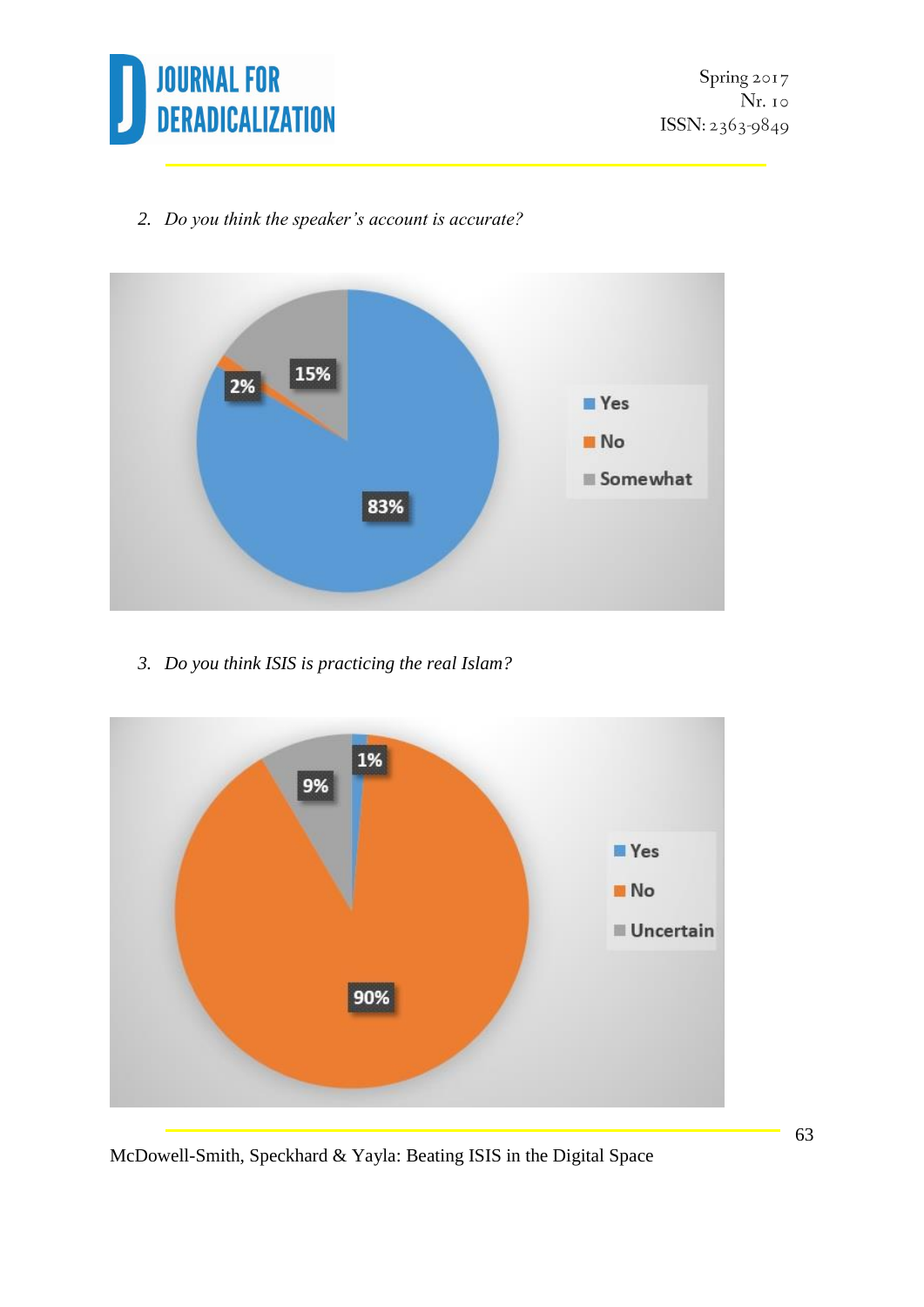

Spring 2017 Nr. 10 ISSN: 2363-9849

*4. Is the Islamic State righteous?*



*5. Are their behaviors as described here righteous or wrong?*



McDowell-Smith, Speckhard & Yayla: Beating ISIS in the Digital Space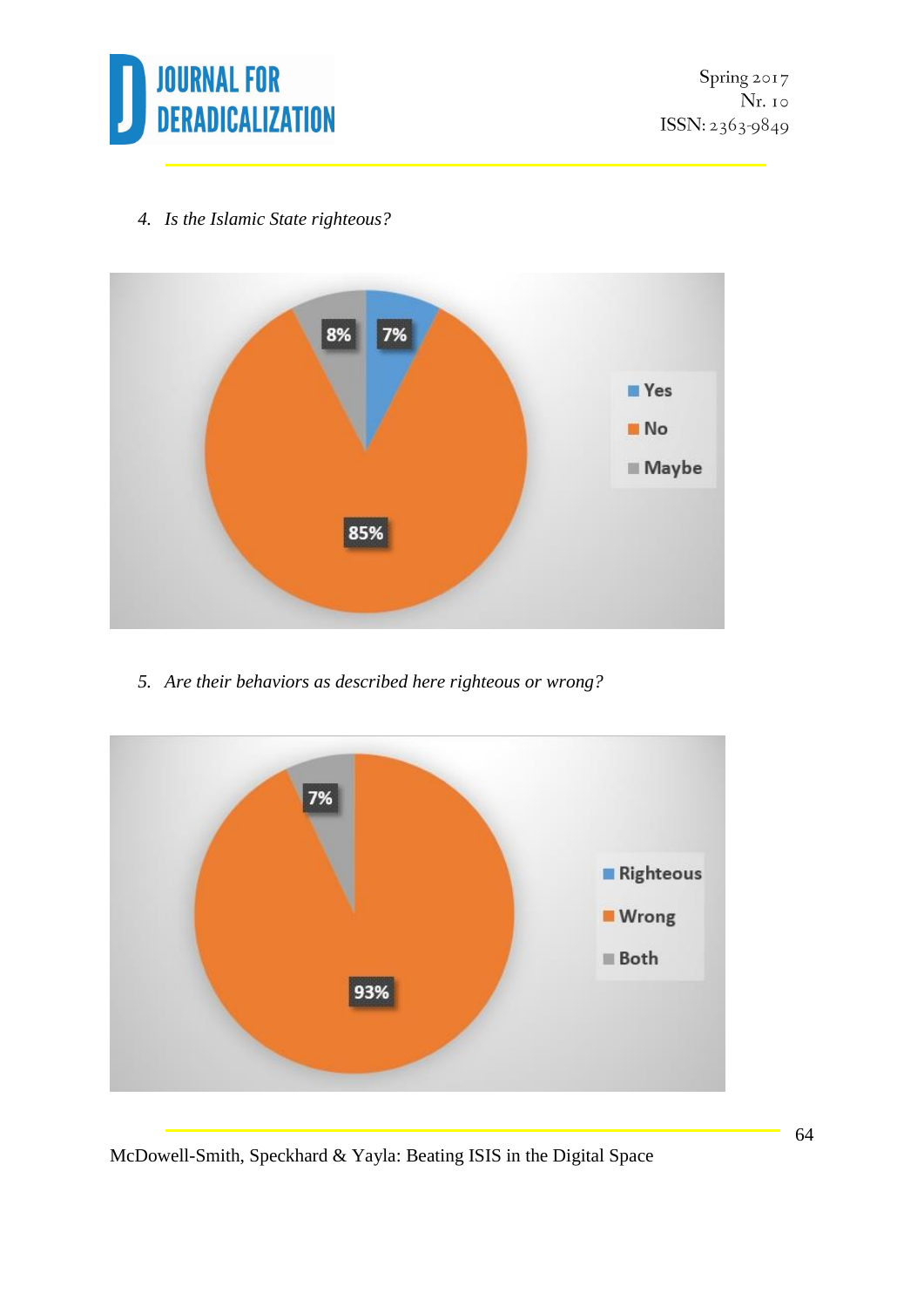

*6. Is ISIS following the Quran or abusing it?*



*7. Do you consider ISIS a terrorist organization?*



McDowell-Smith, Speckhard & Yayla: Beating ISIS in the Digital Space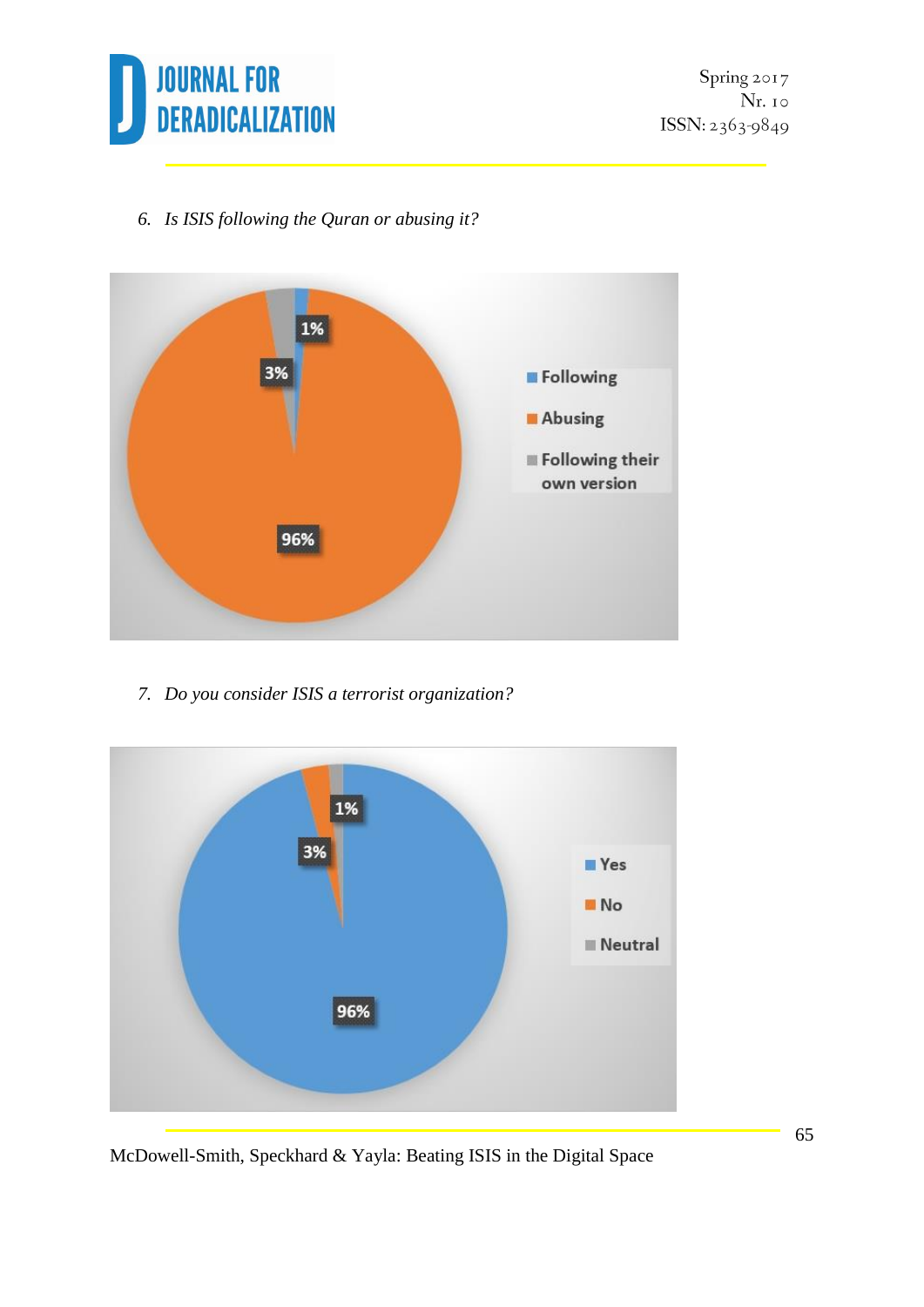

*8. Does this video affect or change how you feel about ISIS?*



*9. Do you think this video could convince someone thinking of joining ISIS not to do so?*



McDowell-Smith, Speckhard & Yayla: Beating ISIS in the Digital Space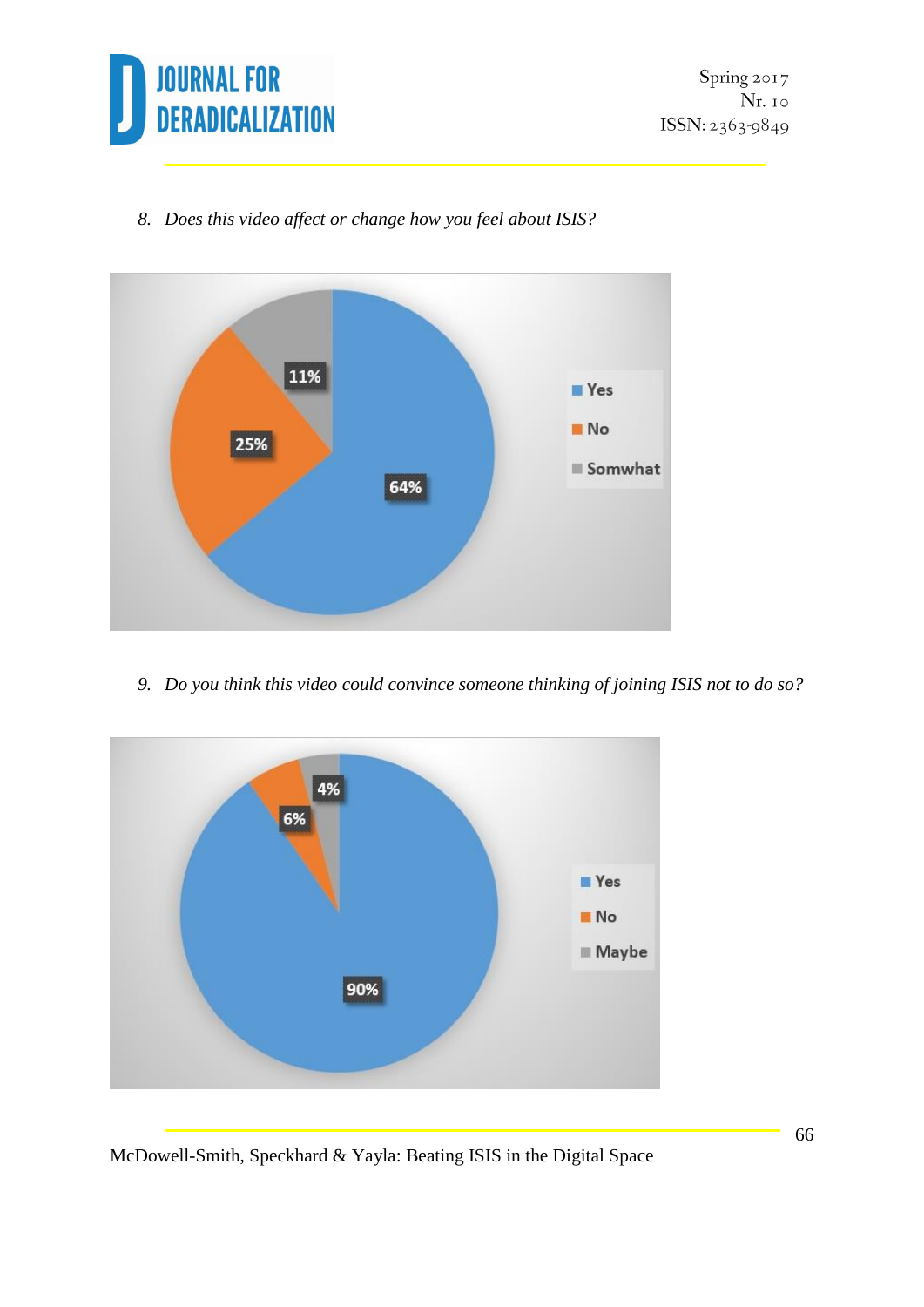The survey also queried in open-ended format, "What do you think of this video?" with the responses to this question ranging from informative to intense to disturbing as shown below in Table 1. Each of the adjectives listed contains the number of participants that utilized that specific adjective in their response.

*Table 1: Adjectives used to describe thoughts of the videos.*

| - $Crazy(5)$          | - Informative $(9)$ | - Shocking $(3)$   |
|-----------------------|---------------------|--------------------|
| - Depressing $(1)$    | - Intense $(3)$     | - Surreal $(3)$    |
| - Difficult $(1)$     | - Interesting $(2)$ | - Terrible $(1)$   |
| - Disturbing $(3)$    | - Moving $(2)$      | - Tragic $(1)$     |
| - Effective $(1)$     | - Powerful $(4)$    | - Unbelievable (1) |
| - Eye-Opening $(3)$   | - Real $(2)$        | - Unsettling $(1)$ |
| - Heartbreaking $(1)$ | - Saddening $(5)$   | - Wrong $(1)$      |
| - Horrible $(1)$      | - Scary $(2)$       | - Impactful $(1)$  |

When asked also in open-ended format, "How does it make you feel?" the participants also responded with very strong reactions. There was a significant amount of anger, disgust, and sadness expressed about the actions of ISIS members and how they treat others (including women and children). Some participants expressed concerns that ISIS has been "allowed" to get away with these actions and have not yet been stopped. The participants wanted ISIS's actions to be condemned and defeated; yet they also expressed feelings of hopelessness that they personally cannot defeat the group. As shown below in Table 2, each adjective contains the number of participants that utilized that specific adjective in their response to "How does it make you feel?"

*Table 2: Adjectives used to describe feelings engendered by the videos.*

- $Aggravation (1)$  Disgusted(5) Scared (9)
	-
- Anger  $(9)$  Hared  $(3)$  Sickened  $(3)$
- Concerned/Worried (4) Hopeless/Useless (6) Uncomfortable (3)
	- -
- - Depressed (2) Sadness (14)
- Confused  $(2)$  Mad  $(2)$  Upset  $(9)$
- 
- McDowell-Smith, Speckhard & Yayla: Beating ISIS in the Digital Space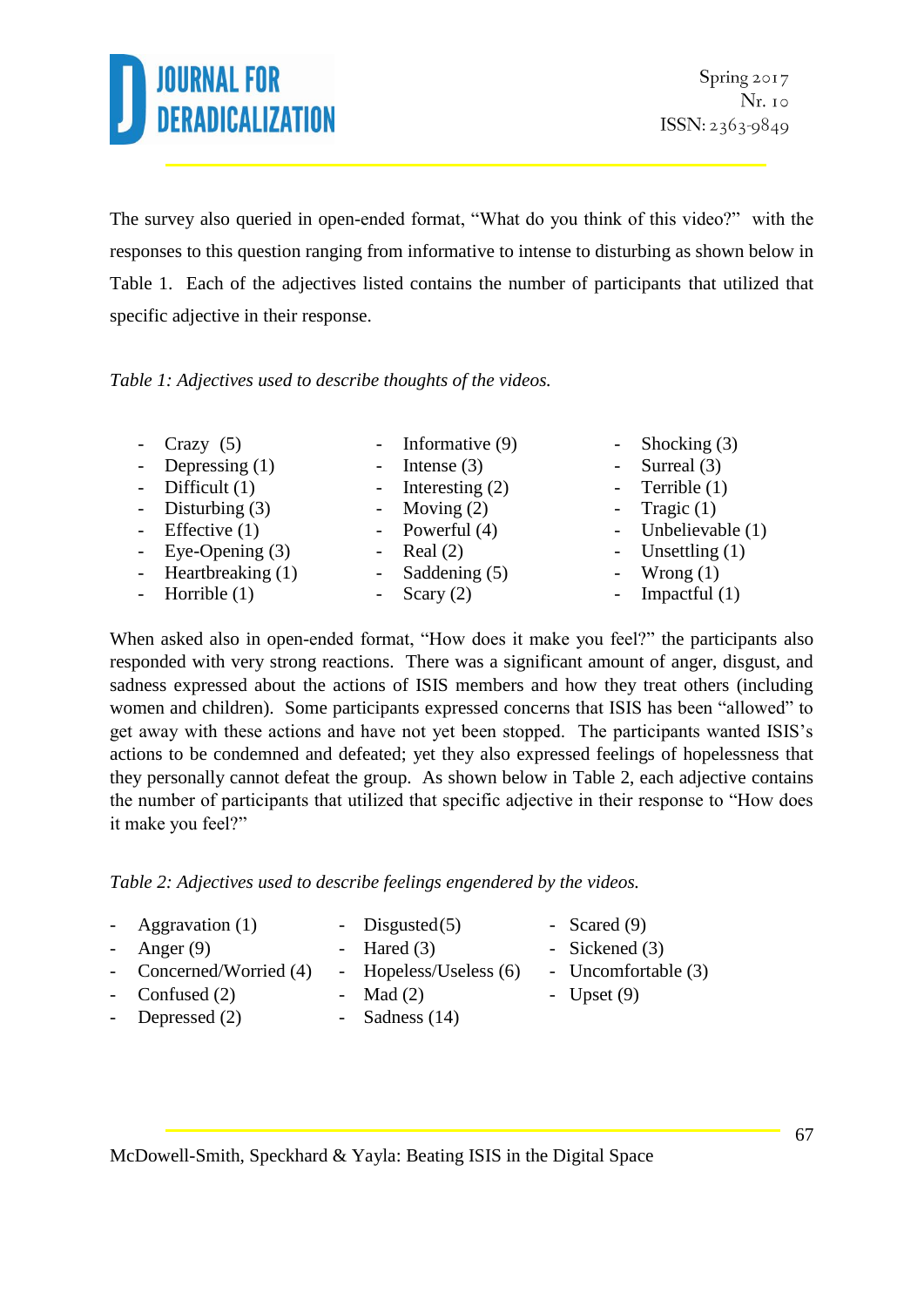An additional open-ended question that was asked of the participants was "What do you think of the defectors? Are they wrong to join ISIS or wrong to defect?" Lastly, there was space provided for the participants to provide any "spontaneous comments".

#### **Discussion**

After reviewing the results, there are some very strong conclusions that can be drawn. Approximately 94% of the participants believe the ISIS defectors in the ICSVE videos; which lends great support to quality and impact of the video material. A concern in producing the materials was that since the defectors often hid their faces from the camera, that they might not be seen as credible or that viewers might think the videos were contrived. In this American sample confidence in the authenticity of the ISIS defectors was confirmed. Further, 83% of the participants believe that the ISIS defectors are providing an accurate account of their experience, whereas 15% believe some of their account. For the majority of these participants, this was their first time watching any type of firsthand account of ISIS defectors.

The participants' beliefs about ISIS as a whole were also examined. As expected among a normative American sample, over 95% of the participants viewed ISIS as a terrorist organization with 90% believing that ISIS is not practicing the real Islam. 95% believe that ISIS is abusing the Quran and 93% believe that the behaviors of ISIS are considered wrong versus righteous. There were approximately 7% of participants that felt the behaviors of ISIS were both righteous and wrong, as they claimed it depended on how an individual viewed their behaviors. For example, some participants felt ISIS is following their own version of the Quran and in the minds of ISIS members, they are following it correctly which makes their behavior righteous. It would have been interesting to query these subjects more but the anonymous nature of the survey made that impossible.

In response to the open-ended question asked of the participants, "What do you think of the defectors? Are they wrong to join ISIS or wrong to defect?" there were two common themes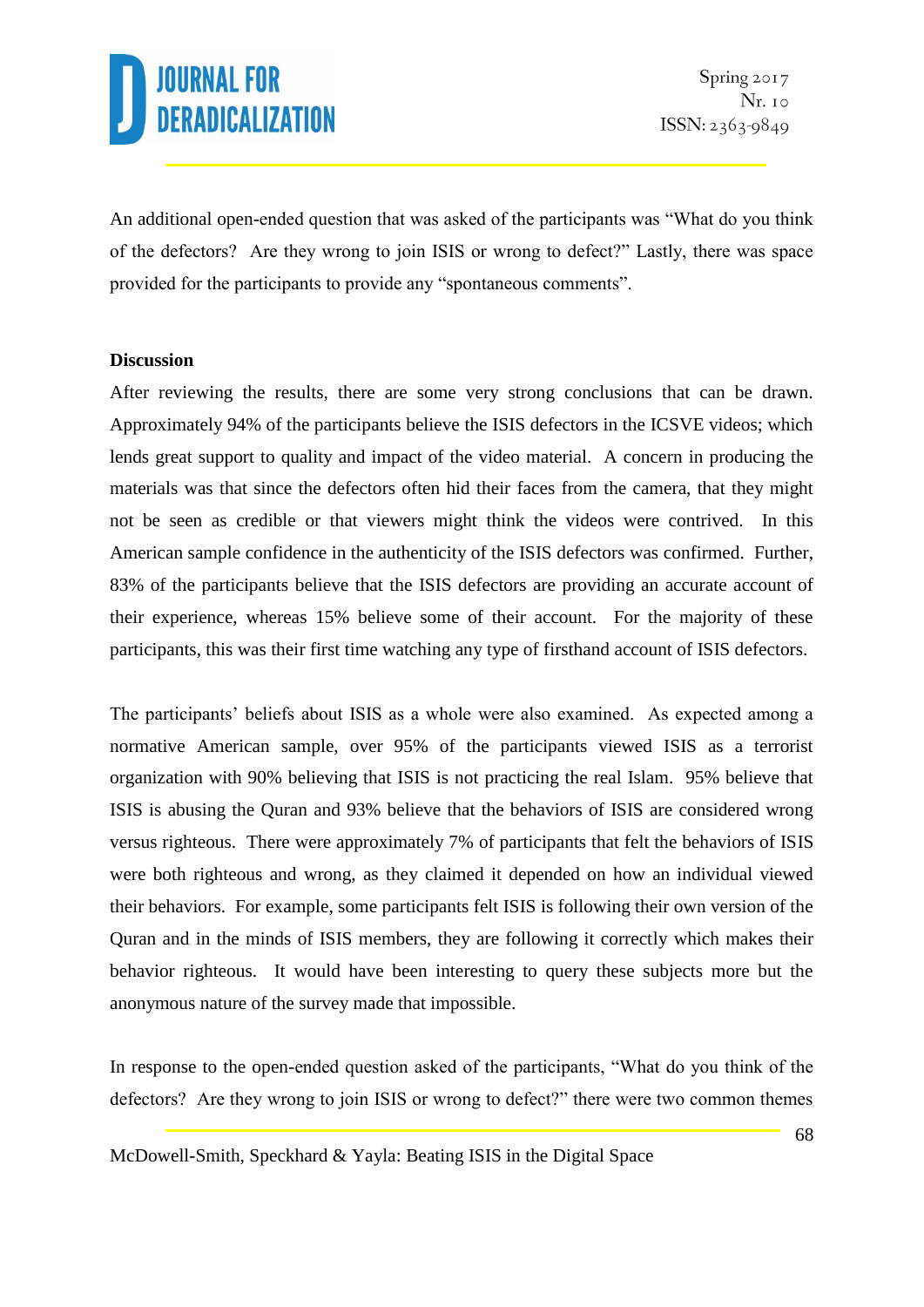that showed throughout all of the responses to this question. First that they were wrong to join ISIS, but right to defect, and secondly that they were brave and courageous for leaving ISIS. Many were also glad that the defectors were now willing to denounce and destroy ISIS to the best of their abilities. These responses lend support to that the participants believed the defectors and were willing to listen to their stories.

In the spontaneous comments section, all of the comments were negative in nature and expressed various forms of complete disgust for the actions of ISIS members. Many participants also commented that they had developed a greater dislike for ISIS after viewing the videos. Some of the relevant spontaneous comments received were as follows:

"No one should have to fear for their lives if they disagree with something."

"The accounts were most likely worse than they described."

"ISIS is a bunch of cowards."

"They're soul-less monsters."

"ISIS is bad and this adds more disturbance to my thoughts on ISIS."

"Don't join ISIS! Just hate them even more. ISIS is bad = hell."

"If you are not informed, then you do not really know how bad ISIS is if you want to join."

The overall goal of this focus group was to access the validity of the videos and their impact in a normative American college student sample. The last two questions that the participants were asked were regarding how the videos changed their views on ISIS and how the videos may change the views of others. These results were very promising. In regard to whether the participants' views of ISIS changed after viewing the videos, approximately 64% of the participants claimed the videos did not alter their already negative views of ISIS. The majority of the participants indicated that their views did not change as they had already known how "bad" ISIS was. 33% of the participants claimed the videos did change their minds by providing evidence that ISIS was even worse than they had suspected. The last question regarding change of views was to gauge their opinion on whether or not they felt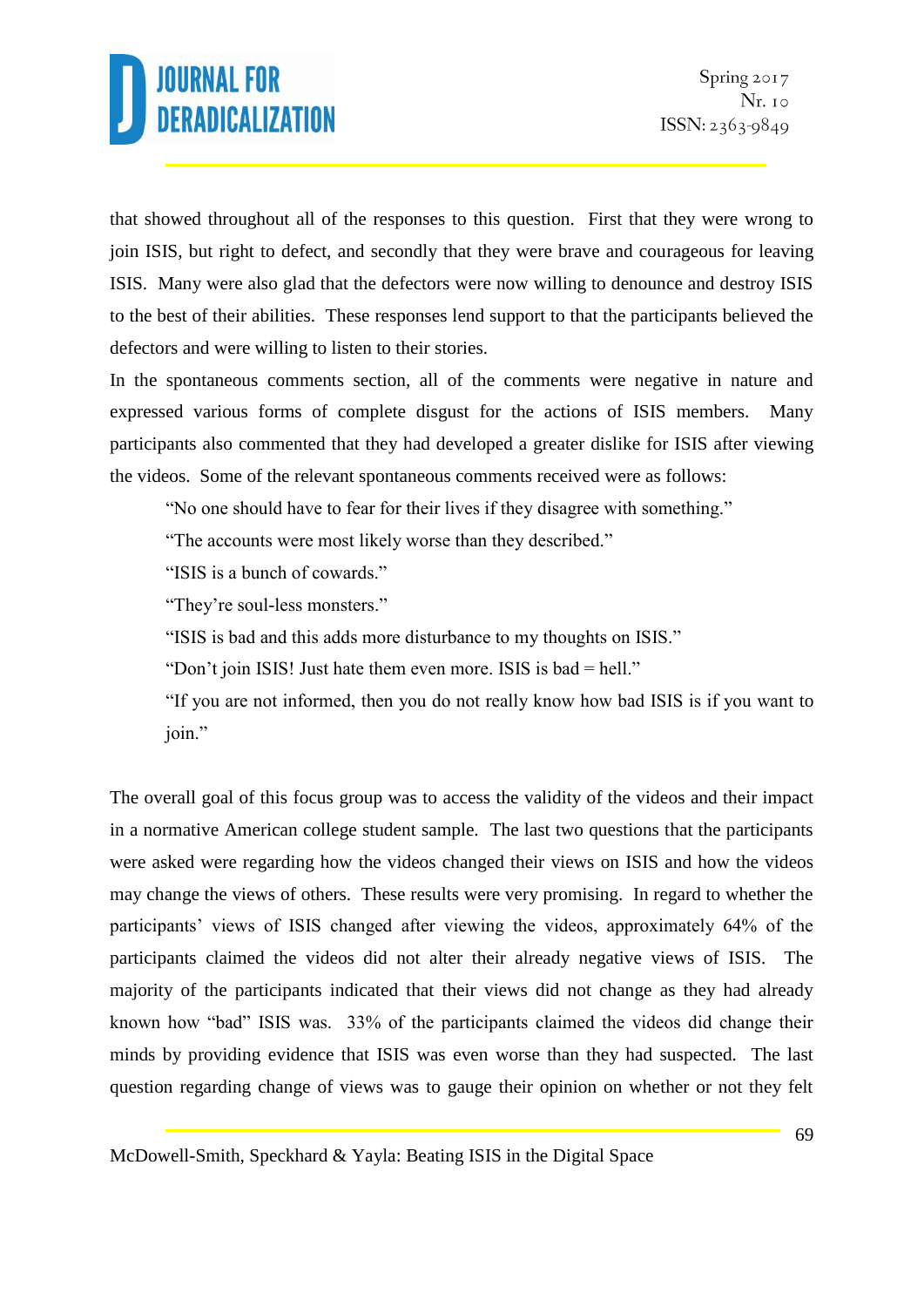these videos would be beneficial in convincing others who were thinking of joining ISIS to no longer join ISIS. 90% said yes these videos would help prevent others from joining ISIS, and 4% said that there was a possibility that these videos would help. Of the 5% that said no, they stated that individuals who seek to join ISIS are already "too mental" or "too far gone" to be helped. It is important to note that the goal of the ICSVE videos is to be able to prevent those who are considering joining ISIS; therefore, this study result is encouraging to the overall ICSVE goal of these videos.

### **Limitations**

It is necessary to fully understand the limitations of this study prior to making any generalizable results. Based upon the participants selected for this study, it is likely that most (if not all participants) already had a negative viewpoint of ISIS and thus there was a strong initial negative bias related to "ISIS". However, this is expected of a typical American university sample as most within the U.S. condemn the actions of ISIS and view ISIS as an organized terrorist network. Second, the participants of this study were recruited within a university setting. Thus, participants may have been influenced by the professor to act "accordingly" with traditional American anti-ISIS views; yet it is important to note that the professor who distributed this study advised the students that responses would be completely anonymous and then left the room to allow the students adequate time to complete the study. The last significant limitation of this study was that it only looked at the counter-narratives as either being effective in supporting or increasing existing negative attitudes towards ISIS but not at any possibility of interesting them further in ISIS. Likewise, no control or comparison group was utilized. Since the participants of this study were from an American university in the Northeast, it did not evaluate behavior of different audiences ranging from those who were likely already radicalized, to those who are at risk to the ISIS ideology, and/or those who were neutral to this topic. This sample focused primarily on individuals who likely already had a negative viewpoint towards ISIS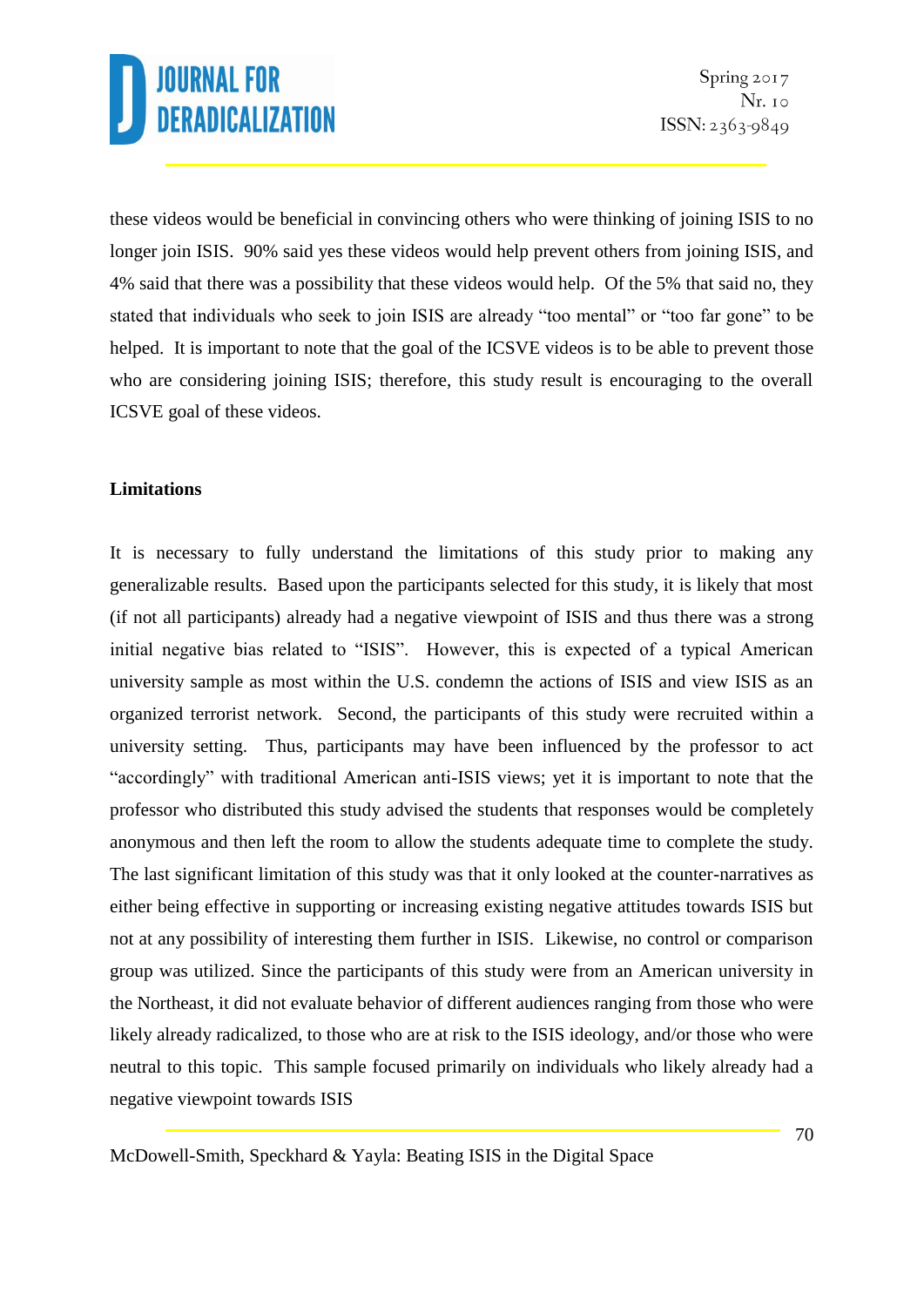

Spring 2017 Nr. 10 ISSN: 2363-9849

### **Conclusion**

This study demonstrates that videos of ISIS defectors denouncing the group can function as powerful counter-narrative to the seductive call of ISIS. While an American college student sample is unlikely to contain many individuals who are actually vulnerable to ISIS recruitment, it's important that given ISIS recruitment in the U.S. is occurring via Internet seduction, that in a normative American sample of the target age group for ISIS recruitment, the authenticity of the defectors was accepted and that their messaging increased disgust for the group. Comparative samples should now be engaged in other cultures and language groups and also trying to focus on vulnerable populations.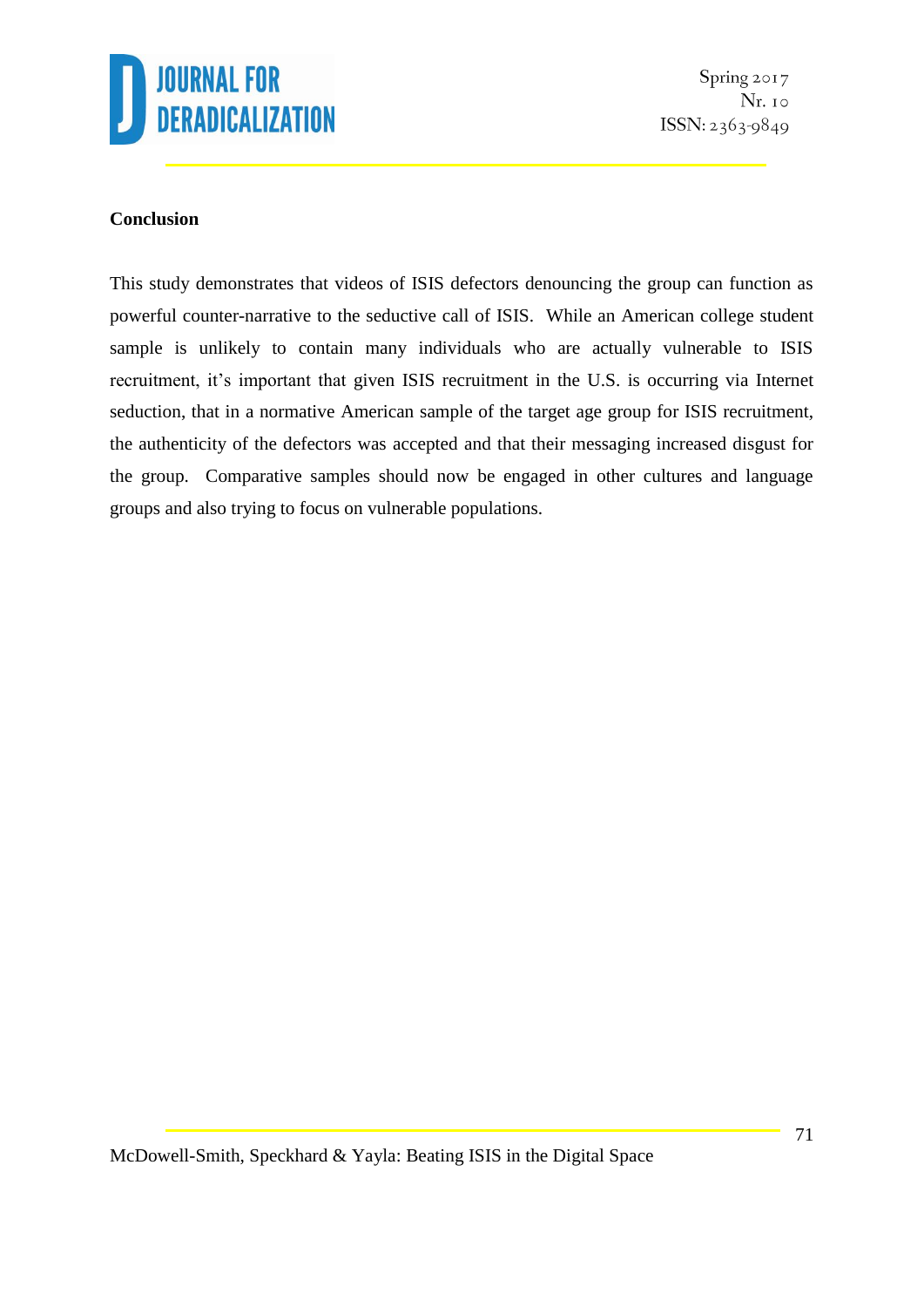

Spring 2017 Nr. 10  $ISSN: 2363-9849$ 

#### **References**

- Ajzen, I., & Fishbein, M. (2005). The influence of attitudes on behavior. *The handbook of attitudes*, *173*-221. Retrieved from [https://www.researchgate.net/profile/Icek\\_Ajzen/publication/264000974\\_The\\_Influen](https://www.researchgate.net/profile/Icek_Ajzen/publication/264000974_The_Influence_of_Attitudes_on_Behavior/links/00b7d53c7dea81c846000000.pdf) [ce\\_of\\_Attitudes\\_on\\_Behavior/links/00b7d53c7dea81c846000000.pdf](https://www.researchgate.net/profile/Icek_Ajzen/publication/264000974_The_Influence_of_Attitudes_on_Behavior/links/00b7d53c7dea81c846000000.pdf)
- Amur, A. (July, 2010). A Course in the art of recruiting. Retrieved from [https://archive.org/stream/ACourseInTheArtOfRecruiting-](https://archive.org/stream/ACourseInTheArtOfRecruiting-RevisedJuly2010/A_Course_in_the_Art_of_Recruiting_-_Revised_July2010_djvu.txt)[RevisedJuly2010/A\\_Course\\_in\\_the\\_Art\\_of\\_Recruiting\\_-\\_Revised\\_July2010\\_djvu.txt](https://archive.org/stream/ACourseInTheArtOfRecruiting-RevisedJuly2010/A_Course_in_the_Art_of_Recruiting_-_Revised_July2010_djvu.txt)
- Berger, J. M., & Morgan, J. (2015). *The ISIS Twitter Census. Defining and describing the population of ISIS supporters on Twitter*. Retrieved from Washington, Brookings Institution. Retrieved from [http://www.brookings.edu/~/media/research/files/papers/2015/03/isis-twitter-census](http://www.brookings.edu/~/media/research/files/papers/2015/03/isis-twitter-census-berger-morgan/isis_twitter_census_berger_morgan.pdf)[berger-morgan/isis\\_twitter\\_census\\_berger\\_morgan.pdf](http://www.brookings.edu/~/media/research/files/papers/2015/03/isis-twitter-census-berger-morgan/isis_twitter_census_berger_morgan.pdf)
- Berger, J. M., & Perez, H. (2016). *The Islamic State's Diminishing Returns on Twitter: How suspensions are limiting the social networks of English-speaking ISIS supporters*. Retrieved from [https://cchs.gwu.edu/sites/cchs.gwu.edu/files/downloads/Berger\\_Occasional%20Paper](https://cchs.gwu.edu/sites/cchs.gwu.edu/files/downloads/Berger_Occasional%20Paper.pdf) [.pdf](https://cchs.gwu.edu/sites/cchs.gwu.edu/files/downloads/Berger_Occasional%20Paper.pdf)
- Bertram, L. (2016). Terrorism, the internet and the social media advantage: Exploring how terrorist organizations exploit aspects of the internet, social media and how these same platforms could be used to counter-violent extremism*. Journal for Deradicalization, 7*. Retrieved from <http://journals.sfu.ca/jd/index.php/jd/article/view/63/0>
- Bloom, M. (2011). *Women and terrorism: Bombshell*. Philadelphia: University of Pennsylvania Press.
- Braddock, K., & Dillard, J. P. (2016). Meta-analytic evidence for the persuasive effect of narratives on beliefs, attitudes, intentions, and behaviors. *Communication Monographs*, 1-24. doi:10.1080/03637751.2015.1128555
- Braddock, K., & Horgan, J. (2015). Towards a guide for constructing and disseminating counter-narratives to reduce support for terrorism. *Studies in Conflict & Terrorism, 39*(5), 381-404. doi:10.1080/1057610X.2015.1116277
- Callimachi, R. (June 27, 2015). ISIS and the lonely young American. New York Times. Retreived from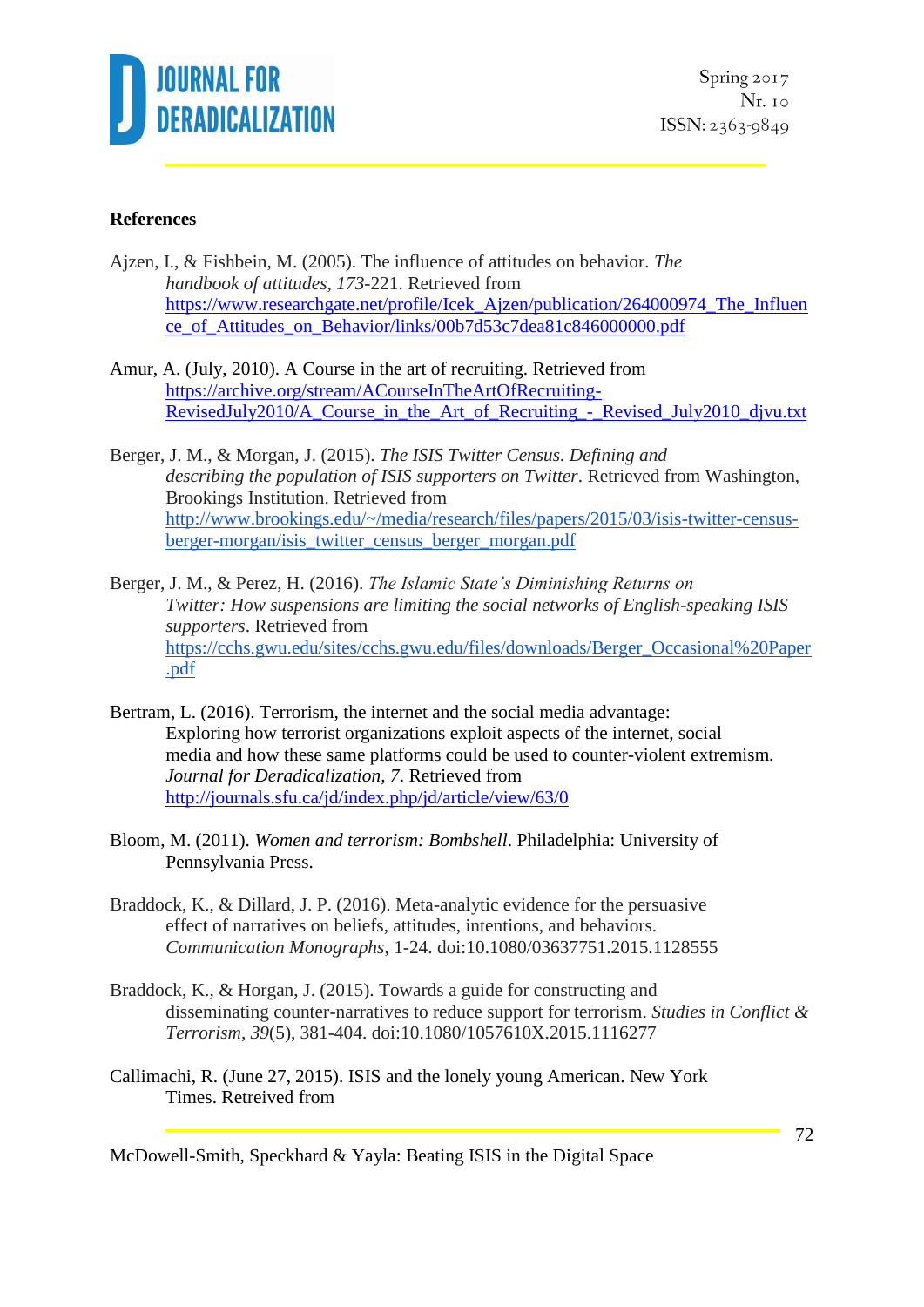

[http://www.nytimes.com/2015/06/28/world/americas/isis-online-recruiting](http://www.nytimes.com/2015/06/28/world/americas/isis-online-recruiting-american.html)[american.html](http://www.nytimes.com/2015/06/28/world/americas/isis-online-recruiting-american.html)

- Comey, J. (July 8, 2015). *Counterterrorism, counterintelligence, and the challenges of going dark*. FBI: Statement before the Senate Select Committee on Intelligence. Retrieved from [https://www.fbi.gov/news/testimony/counterterrorism-counterintelligence-and-the](https://www.fbi.gov/news/testimony/counterterrorism-counterintelligence-and-the-challenges-of-going-dark)[challenges-of-going-dark](https://www.fbi.gov/news/testimony/counterterrorism-counterintelligence-and-the-challenges-of-going-dark)
- Conway, M. (2016). Determining the Role of the Internet in Violent Extremism and Terrorism: Six Suggestions for Progressing Research. *Studies in Conflict & Terrorism*, 00-00. doi:10.1080/1057610X.2016.1157408
- Davies, G., Neudecker, C., Ouellet, M., Bouchard, M., & Ducol, B. (2016). Toward a Framework Understading of Online Programs for Countering Violent Extremism. *JD Journal for Deradicalization, 6*(Spring 2016), 51-86.
- Driscoll, M. (March 7, 2015). My ISIS boyfriend: A reporter's undercover life with a terrorist. *New York Post*. Retrieved from [http://nypost.com/2015/03/07/my-isis-boyfriend-a-reporters-undercover-life-with-a](http://nypost.com/2015/03/07/my-isis-boyfriend-a-reporters-undercover-life-with-a-terrorist/)[terrorist/](http://nypost.com/2015/03/07/my-isis-boyfriend-a-reporters-undercover-life-with-a-terrorist/)
- Frenett, R. (November 16-17, 2016). *Creative space of media.* Towards more constructive approaches to countering violent extremism: Lessons, evidence, and Innovation from Europe and the WANA Region. Wana Institute, Jordan, Amman.
- Frenett, R., & Dow, M. (2015). One to one online interventions: A pilot CVE methodology. *Institute for Strategic Dialogue. Retrieved from* [http://www.strategicdialogue.org/wp](http://www.strategicdialogue.org/wp-content/uploads/2016/04/One2One_Web_v9.pdf)[content/uploads/2016/04/One2One\\_Web\\_v9.pdf](http://www.strategicdialogue.org/wp-content/uploads/2016/04/One2One_Web_v9.pdf)
- George Washington Extremism Tracker. (December, 2016). *The Islamic State in America*. The George Washington University: Program on Extremism. Retrieved from [https://cchs.gwu.edu/sites/cchs.gwu.edu/files/downloads/Dec.%202016%20Snapshot.](https://cchs.gwu.edu/sites/cchs.gwu.edu/files/downloads/Dec.%202016%20Snapshot.pdf) [pdf](https://cchs.gwu.edu/sites/cchs.gwu.edu/files/downloads/Dec.%202016%20Snapshot.pdf)
- Klausen, J. (2015). Tweeting the Jihad: Social Media Networks of Western Foreign Fighters in Syria and Iraq. *Studies in Conflict & Terrorism*, 1-22. doi:10.1080/1057610x.2014.974948

Schweitzer, Y. (Ed.) (2006). *Female suicide bombers: Dying for equality?* The Jaffee Center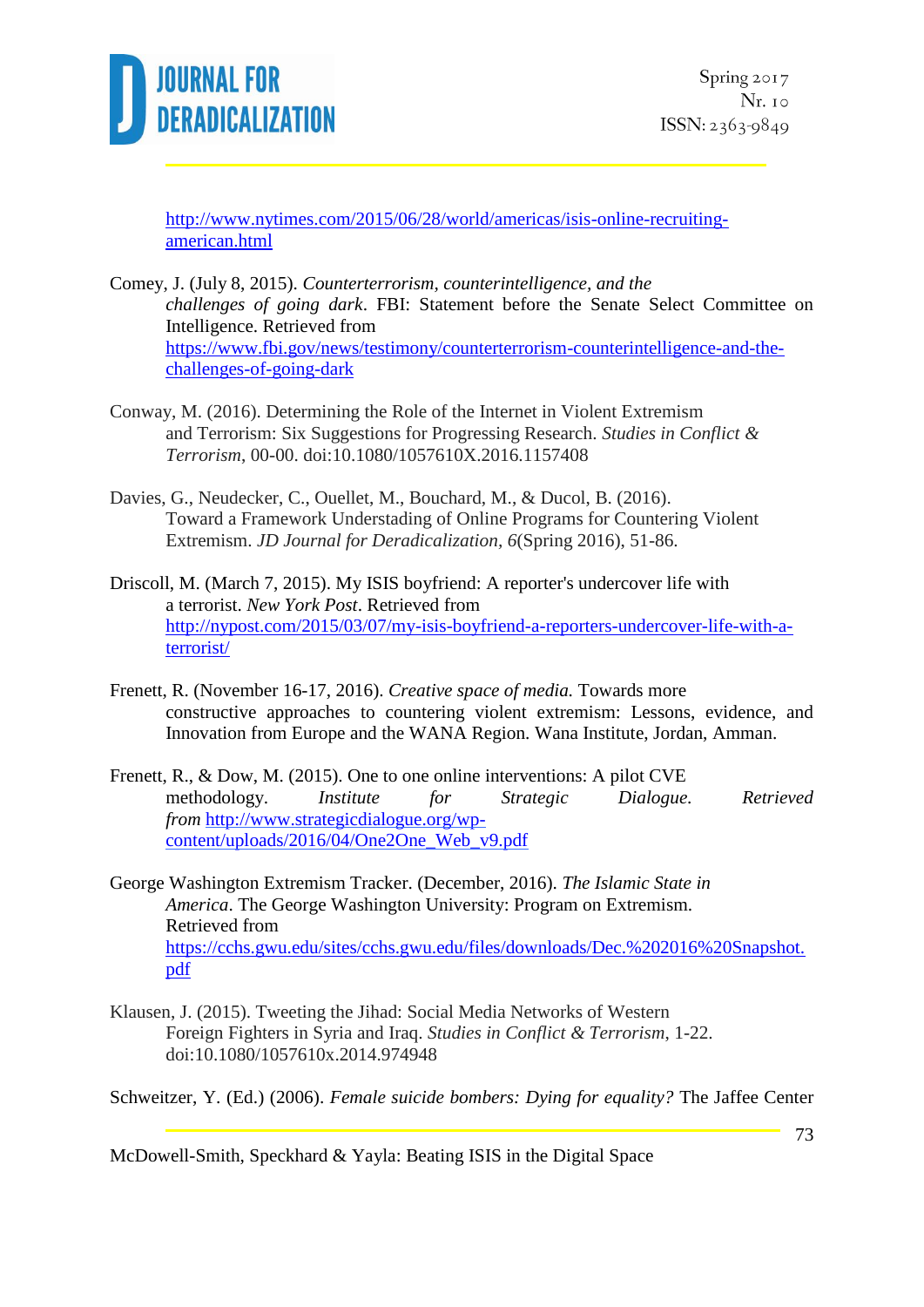

for Strategic Studies, 84. Retrieved from [http://www.inss.org.il/uploadimages/Import/\(FILE\)1188302013.pdf](http://www.inss.org.il/uploadimages/Import/(FILE)1188302013.pdf)

- Speckhard, A., & Akhmedova, K. (2006). Black widows: The Chechen female suicide terrorists. In Y. Schweitzer (Ed.), *Female Suicide Terrorists*. Tel Aviv: Jaffe Center Publication.
- Speckhard, A., & Akhmedova, K. (2008). Black widows and beyond: Understanding the motivations and life trajectories of Chechen female terrorists. In C. Ness (Ed.), *Female Terrorism and Militancy: Agency, Utility and Organization: Agency, Utility and Organization* Routledge.
- Speckhard, A. (2008). The emergence of female suicide terrorists. *Studies in Conflict and Terrorism, 31*, 1-29.
- Speckhard, A. (2009). Female suicide bombers in Iraq. *Democracy and Security, 5*(1), 19-50.
- Speckhard, A. (2012). *Talking to terrorists: Understanding the psycho-social motivations of militant jihadi terrorists, mass hostage takers, suicide bombers and "martyrs"*. McLean, VA: Advances Press.
- Speckhard, A. (2015). *Bride of ISIS: One young woman's journey into homegrown terrorism*. McLean, VA: Advances Press, LLC.
- Speckhard, A. (May 4, 2015). Female terrorists in ISIS, al Qaeda and 21rst century terrorism. *Trends Research*. Retrieved from [https://www.academia.edu/12606010/Female\\_Terrorists\\_in\\_ISIS\\_al\\_Qaeda\\_and\\_21st](https://www.academia.edu/12606010/Female_Terrorists_in_ISIS_al_Qaeda_and_21st_Century_Terrorism) [\\_Century\\_Terrorism](https://www.academia.edu/12606010/Female_Terrorists_in_ISIS_al_Qaeda_and_21st_Century_Terrorism)
- Speckhard, A. (October 20, 2015). The hypnotic power of ISIS imagery in recruiting Western youth. *International Center for the Study of Violent Extremism: Research Report*. Retrieved from http://www.icsve.org/brief-reports/the-hypnotic-power-of-isisimagery-in-recruiting-western-youth-2/
- Speckhard, A. (Dec/January 2016). Brides of ISIS: The internet seduction of Western females into ISIS. *Homeland Security Today, 13*(1), 38-40. Retrieved from [http://edition.pagesuiteprofessional.co.uk//launch.aspx?eid=0d492b24-092f-4b2c-](http://edition.pagesuiteprofessional.co.uk/launch.aspx?eid=0d492b24-092f-4b2c-8132-b3a895356fc8)[8132-b3a895356fc8](http://edition.pagesuiteprofessional.co.uk/launch.aspx?eid=0d492b24-092f-4b2c-8132-b3a895356fc8)
- Speckhard, A. (February 25, 2016). The lethal cocktail of terrorism: the four necessary ingredients that go into making a terrorist & fifty individual vulnerabilities/motivations that may also play a role. *International Center for the*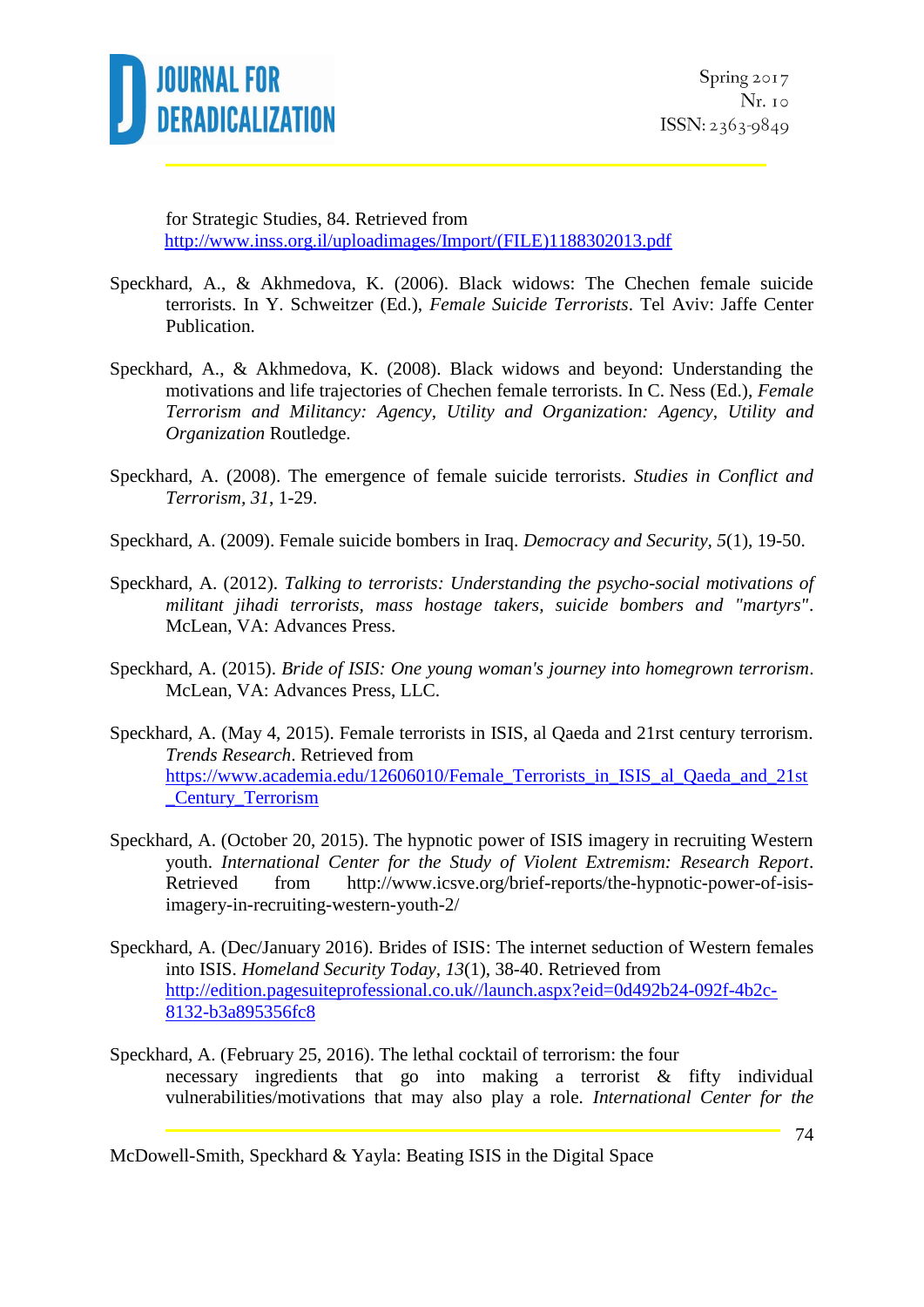

*Study of Violent Extremism: Brief Report*. Retrieved from [http://www.icsve.org/brief](http://www.icsve.org/brief-reports/the-lethal-cocktail-of-terrorism/)[reports/the-lethal-cocktail-of-terrorism/](http://www.icsve.org/brief-reports/the-lethal-cocktail-of-terrorism/)

Speckhard, A. (July 6, 2016). How do we defeat ISIS: Less bombs, more social. *The Hill*. Retrieved from [http://thehill.com/blogs/pundits-blog/international-affairs/286476-how-do-we-defeat](http://thehill.com/blogs/pundits-blog/international-affairs/286476-how-do-we-defeat-isis-less-bombs-more-social)[isis-less-bombs-more-social](http://thehill.com/blogs/pundits-blog/international-affairs/286476-how-do-we-defeat-isis-less-bombs-more-social)

Speckhard, A. (July 6, 2016). The best weapon to defeat ISIS: Use testimonials from disillusioned recruits who've defected against them. *New York Daily News*. Retrieved from [http://www.nydailynews.com/opinion/anne-speckhard-best-weapon-defeat-isis-article-](http://www.nydailynews.com/opinion/anne-speckhard-best-weapon-defeat-isis-article-1.2700282)[1.2700282](http://www.nydailynews.com/opinion/anne-speckhard-best-weapon-defeat-isis-article-1.2700282)

- Speckhard, A., & Yayla, A. (December 2015). Eyewitness accounts from recent defectors from Islamic State: Why they joined, what they saw, why they quit. *Perspectives on Terrorism, 9*(6), 95-118. Retrieved from <http://www.terrorismanalysts.com/pt/index.php/pot/article/view/475>
- Speckhard, A., & Yayla, A. (December 22, 2015). Discrediting ISIS from the inside. *International Center for the Study of Violent Extremism: Brief Report*. Retrieved from [http://www.icsve.org/brief-reports/discrediting-isis-from-the-inside-using-stories](http://www.icsve.org/brief-reports/discrediting-isis-from-the-inside-using-stories-from-recent-isis-defectors-why-they-joined-what-they-saw-why-they-quit/)[from-recent-isis-defectors-why-they-joined-what-they-saw-why-they-quit/](http://www.icsve.org/brief-reports/discrediting-isis-from-the-inside-using-stories-from-recent-isis-defectors-why-they-joined-what-they-saw-why-they-quit/)
- Speckhard, A., & Yayla, A. (2016). *ISIS Defectors: Inside Stories of the Terrorist Caliphate*: Advances Press, LLC.
- Storey, K. (April 22, 2016). *The American Women of ISIS: Who they are, why they're joining, and what life is like once they get there.* Marie Claire Magazine. Retrieved from <http://www.marieclaire.com/politics/a20011/western-women-who-join-isis/>
- Vidino, L., & Hughes, S. (December, 2015). *ISIS in America: From retweets to Raqqa*. The George Washington University: Program on Extremism. Retrieved from [https://cchs.gwu.edu/sites/cchs.gwu.edu/files/downloads/ISIS%20in%20America%20-](https://cchs.gwu.edu/sites/cchs.gwu.edu/files/downloads/ISIS%20in%20America%20-%20Full%20Report.pdf) [%20Full%20Report.pdf](https://cchs.gwu.edu/sites/cchs.gwu.edu/files/downloads/ISIS%20in%20America%20-%20Full%20Report.pdf)
- Von Behr, I., Reding, A., Edwards, C., & Gribbon, L. (2013). *Radicalisation in the digital era. The use of the internet in 15 cases of terrorism and extremism*. Brussels: RAND Europe. Retrieved from